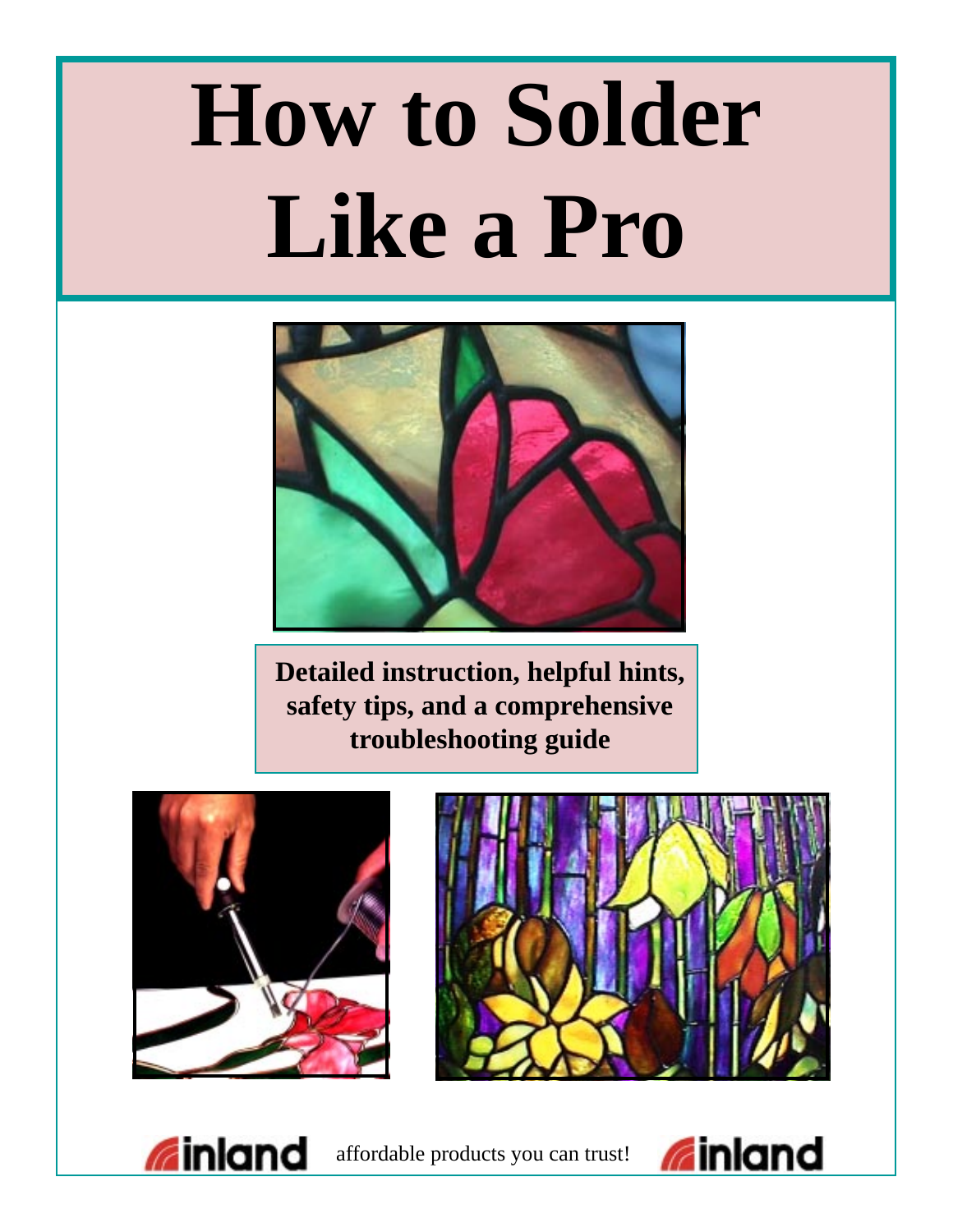# **Table of Contents**

**Thank you for your interest in Inland's How to Solder Like a Pro manual. Whether you are a beginner or an experienced stained glass artist, you will find useful information about selecting and maintaining your soldering tools and improving your soldering skills.**

| т | ъ |  |
|---|---|--|
|   |   |  |

# **Soldering Irons**

| <b>Irons with Temperature Controlled Tips 4</b> |  |
|-------------------------------------------------|--|
| Ceramic Heating Element Irons  4                |  |
|                                                 |  |
|                                                 |  |

# **Iron and Tip Maintenance**

# **Solder**

| <b>Solder Composition Reference Table 8</b> |  |
|---------------------------------------------|--|

# **Flux**

| Getting the Most From Your Flux 9 |  |
|-----------------------------------|--|

# **Soldering Copper Foil**

# **Soldering Metal Cames**

**Step by Step ..........** 

# **Soldering Other Metals**

# **Patina**

**How to apply patina...** 

# **Trouble Shooting**

**Tips and hints to help you fix problems.......17-19**

# **Glossary**

**Definition of terms.........................................20-21**

2 **Inland** affordable products you can trust!

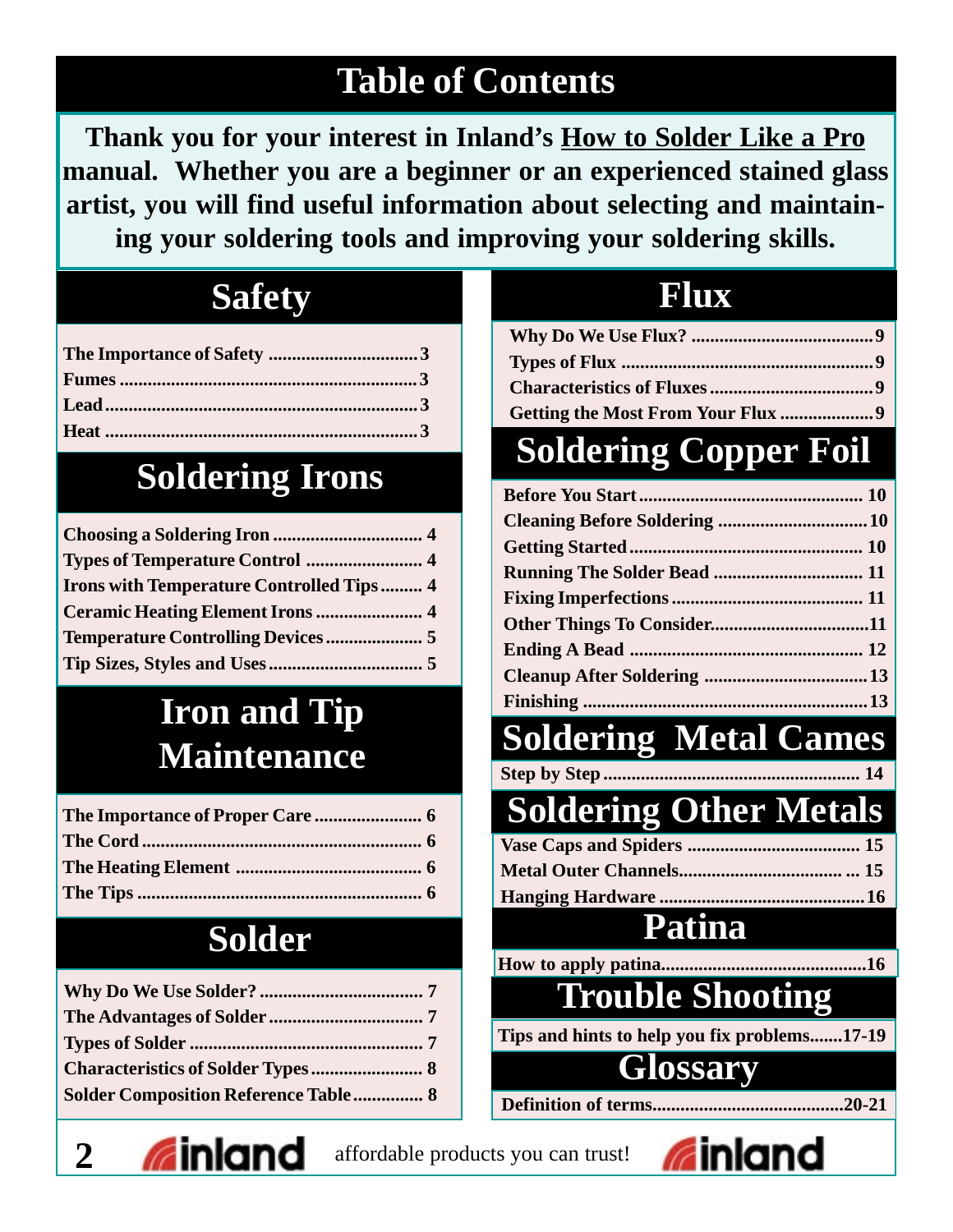# **Safety**

# **The Importance of Safety**

One of the most important aspect of soldering any stained glass project is to take the proper measures to safeguard your health. Soldering involves working with potentially hazardous materials like lead, flux and harmful fumes. By observing specific safety precautions and using informed common sense, working in stained glass can be a safe and enjoyable past time. The following is intended to serve as a general rule of thumb. Since each person and situation is unique, you should use this information as a starting point to help you make informed safety decisions concerning your soldering habits.

#### **Fumes**

Solder only in a well ventilated area, and use an exhaust device that moves solder fumes away from your face. It's preferable to exhaust outside (check local/state building codes and restrictions on venting to outside air). If you don't exhaust to the outside, use a bench top fan or intake device with a replaceable smoke/fume absorber made for stained glass artists. It should draw solder fumes into the replaceable filter. The filter should be activated charcoal and designed to remove particles smaller than 1/2 micron from the air. There are also several OSHA approved respirators available for fumes. Consider wearing one in conjunction with a venting system, especially if you plan on soldering for several hours every day.



#### **Lead**

Most popular solders used in stained glass are lead based. When you are using them, follow these precautions:

- **Never eat, drink, or smoke in any area where soldering takes place.**
- $\triangle$  Always thoroughly wash your hands after soldering.
- $\mathcal{L}$  Make sure your soldering equipment and supplies are kept out of the reach of children.
- **PO not discard lead or solder scraps into the trash. Find a means or place to recycle them.**
- **P** Never use lead based solders or cames on items that will come in contact with food or children, or will be frequently handled. If you are making kaleidoscopes, jewelry or napkin holders, use lead free solder.
- $\Diamond$  Consider having your blood lead level checked by your physician on a regular basis to help you monitor your handling practices.
- $\mathcal{L}$  If you are pregnant, or considering it, you should check with your doctor before using lead or solder.

#### **Heat**

Soldering tools operate at high temperatures, so these safeguards are important:

- $\mathcal{L}$  Wear safety glasses! Solder and flux can "pop" and "spit."
- $\bullet$  Solder on a fire resistant surface. Homosote, or dry wall are good.
- **P** Never leave your iron plugged in and unattended.
- **PO** not overload a wall outlet with too many electric appliances.
- $\Diamond$  Never set your hot iron down on anything other than an iron stand.
- $\Diamond$  Replace the cord of your iron if it becomes worn or gets burnt.
- $\Diamond$  To prevent burning your fingers, use needle nose pliers or heat resistant gloves to hold small pieces.
- **P** Never cut off a grounding prong on an iron plug to make it fit an ungrounded receptacle.

**nland** affordable products you can trust! **6** inland 3

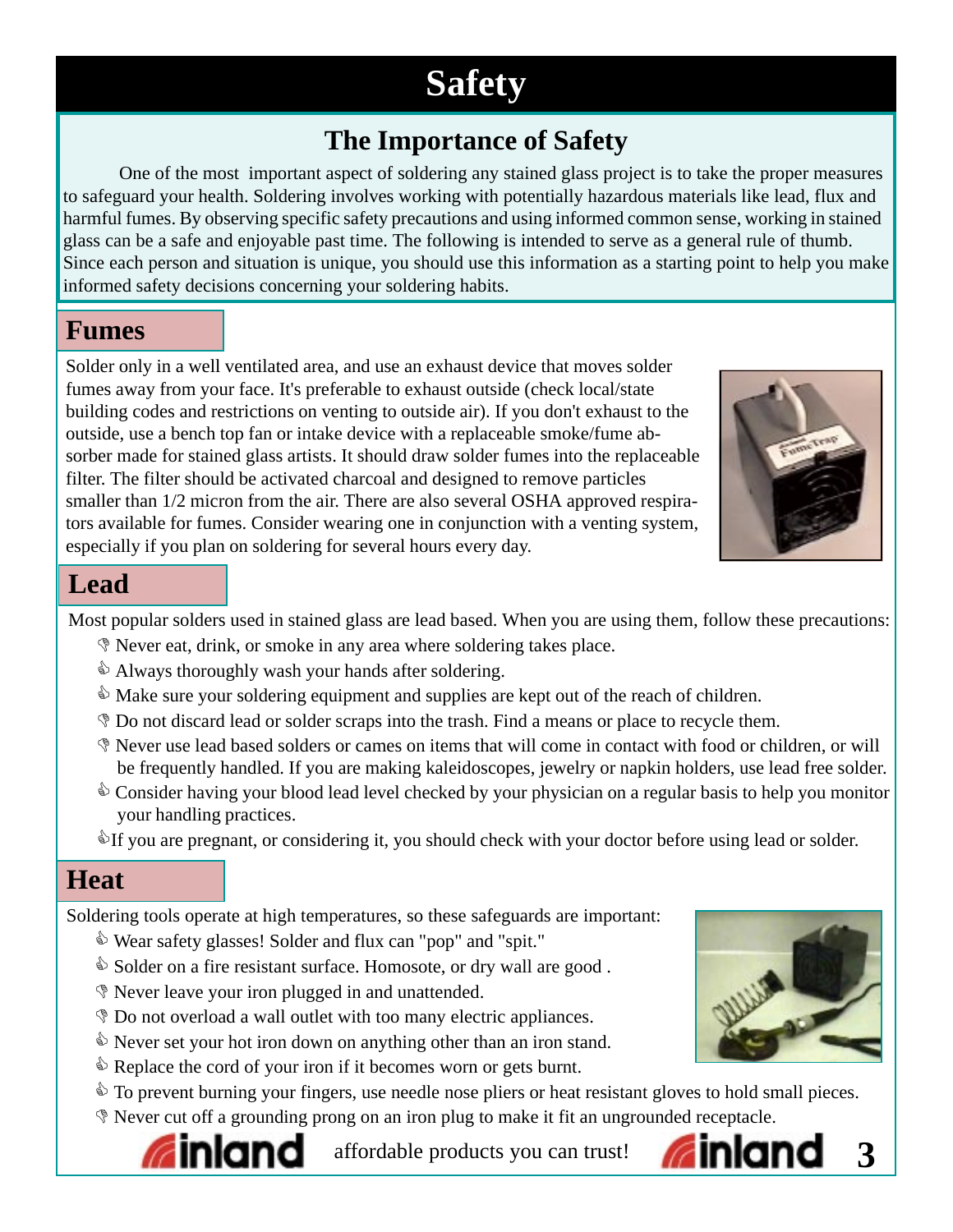# **Soldering Irons**

# **Choosing a Soldering Iron**

There is a lot to consider when you choose an iron for stained glass. The handle should be heat resistant and comfortable for you to hold. You may be holding it for several hours at a time, so consider the weight and balance of the iron. Carefully check the wattage of the iron that you are considering. It must be able to continuously generate enough heat to melt all of the types of solder you plan to work with and be compatible with the type of construction you use (i.e.-copper, foil, lead came, rebar, etc.). You will need an iron that is at least 60 watts, with chisel type tips, and a way to control the temperature.

#### **Types of Temperature Controls**

A broad range of soldering irons are available. Most irons, which we will call "conventional irons," are made with wound wire heaters in a barrel with mica insulation. They are often inexpensive, but they do not offer the ability to control operating temperature. A separate temperature controlling device must be used with these irons to achieve the best results. There are three types of soldering irons that are easier to use for stained glass projects, because they allow you to control temperatures more effectively:







**Irons with temperature controlled tips.**

#### **Irons used with temperature controlling devices.**

**Irons with ceramic heaters.**

# **Irons with Temperature Controlled Tips**

These irons are supplied with an internal regulator in the tip that does not allow the iron to exceed a predetermined temperature. An example would be a 600°F tip. The iron heats to that temperature then "shuts off." When heat is required, the iron "turns on" again. Tips are available in predetermined temperatures up to 800°F. These irons are easy for beginners to use, because the temperature is automatically maintained for you, however, as your skills increase, you may prefer to control the amount of heat yourself for different soldering situations.

The limited amount of control may become frustrating as your soldering skills increase. With this type of iron you will likely encounter "cold spots" where the iron will not melt your solder. These cold spots occur when heat is being drawn out of the tip faster than it is being replenished. You will need an iron with a minimum of 100 watts.

### **Ceramic Heating Element Irons**

These irons are relatively new to the stained glass trade. They are made with highly efficient ceramic heating elements. Like a ceramic room heater, they produce a consistent temperature using less electrical wattage during operation. When initially heating and when reheating during "recovery" periods, they can draw a "burst" of power exceeding 100 watts and then efficiently reduce electrical consumption, often below 60 watts, during the soldering process. The result is efficiency and economy.





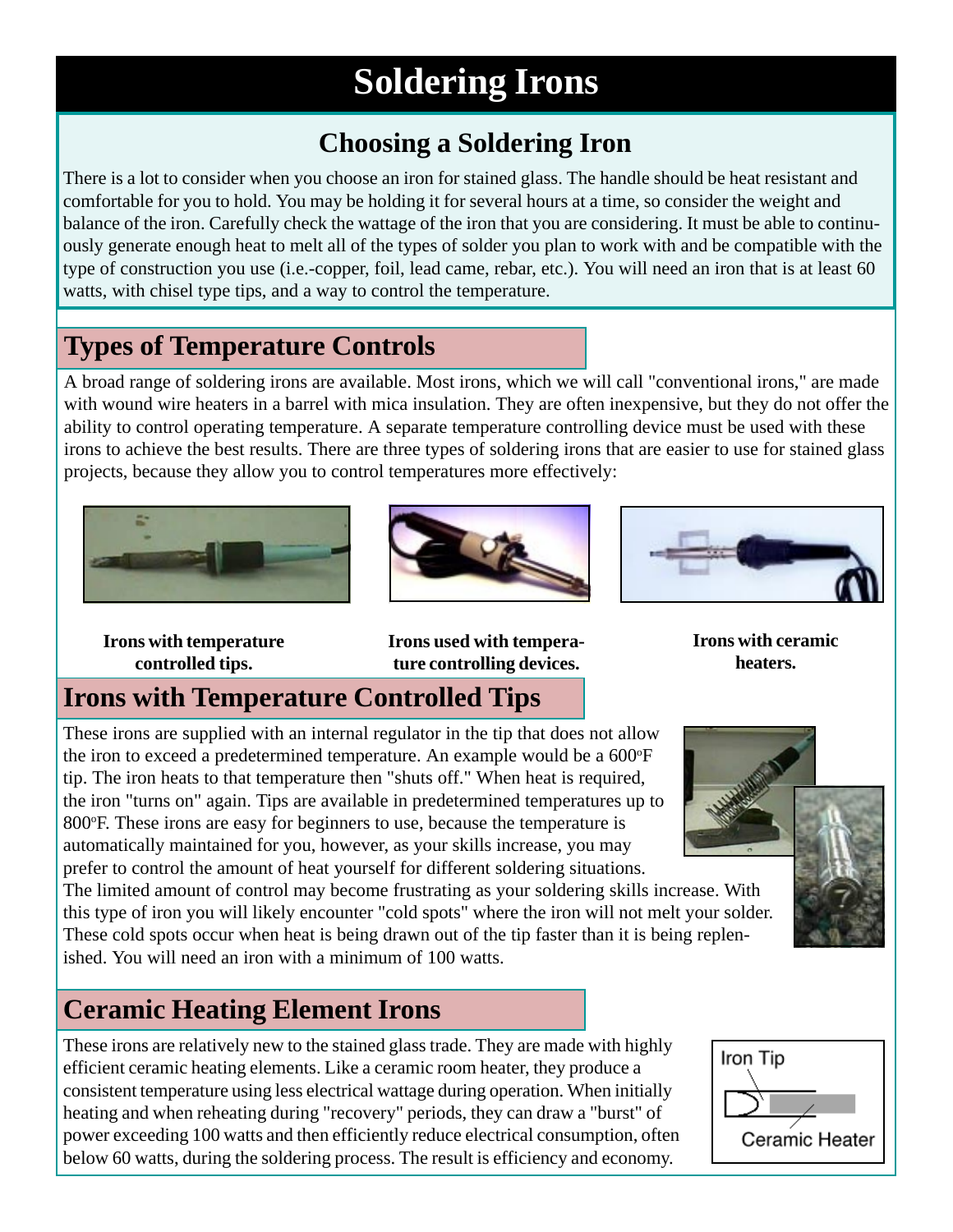A remarkable feature of ceramic heater irons is they generally reach operating temperature in less than 60 seconds. Of the three types of noncoventional irons, the ceramic heater type best maintains consistent tip temperature over extended periods of time. Problems with slow heat recovery generally don't exist. A ceramic heater iron offers excellent flexibility and can be used with a temperature controller if you like.

#### **Temperature Controlling Devices**

A temperature controller is a device that operates similarly to a light dimmer switch. By dialing the control to a higher or lower setting, more or less electricity is fed to the iron. This increases or decreases the iron temperature, allowing the tip temperature to be controlled. You can establish the maximum temperature without changing tips.

A temperature control/iron combination offers you greater control and flexibility than a temperature controlled tip iron when working with different metals and solder mixes. Look for one that is at least 85 watts. Since the flow of electricity to the tip is consistent and never completely stops, encounters with cold spots are nearly eliminated. A temperature control/iron combination is suitable for all types of stained glass construction.

Temperature controllers are generally separate units that the iron plugs into. They are small, easy to use and relatively inexpensive. There are also irons that have controls built into the handle of the iron, which generally cost less than buying an iron and a separate control. Never plug an iron into a temperature control unless the manufacturer specifically states it is suitable for use with it.





### **Tip Sizes, Styles and Uses**

Stained glass irons are generally sold with a "chisel" style tip. There are a variety of tip sizes and styles available for nearly every iron used in the stained glass industry. Different tips can expand the versatility of your soldering iron, so select an iron that offers more than one size replacement tip.



The standard tip size that comes with an iron is usually from 1/4" to 3/8" wide. This size works well for soldering either copper foil or lead came projects.



A smaller chisel tip, 3/16" wide, can be useful when soldering small pieces or when soldering in a tight area, such as a narrow inside part of a kaleidoscope. It is also very effective for decorative soldering.



Very small tips, 1/8" or narrower, are usually used for decorative soldering. They allow you to create very fine details and designs with the solder.

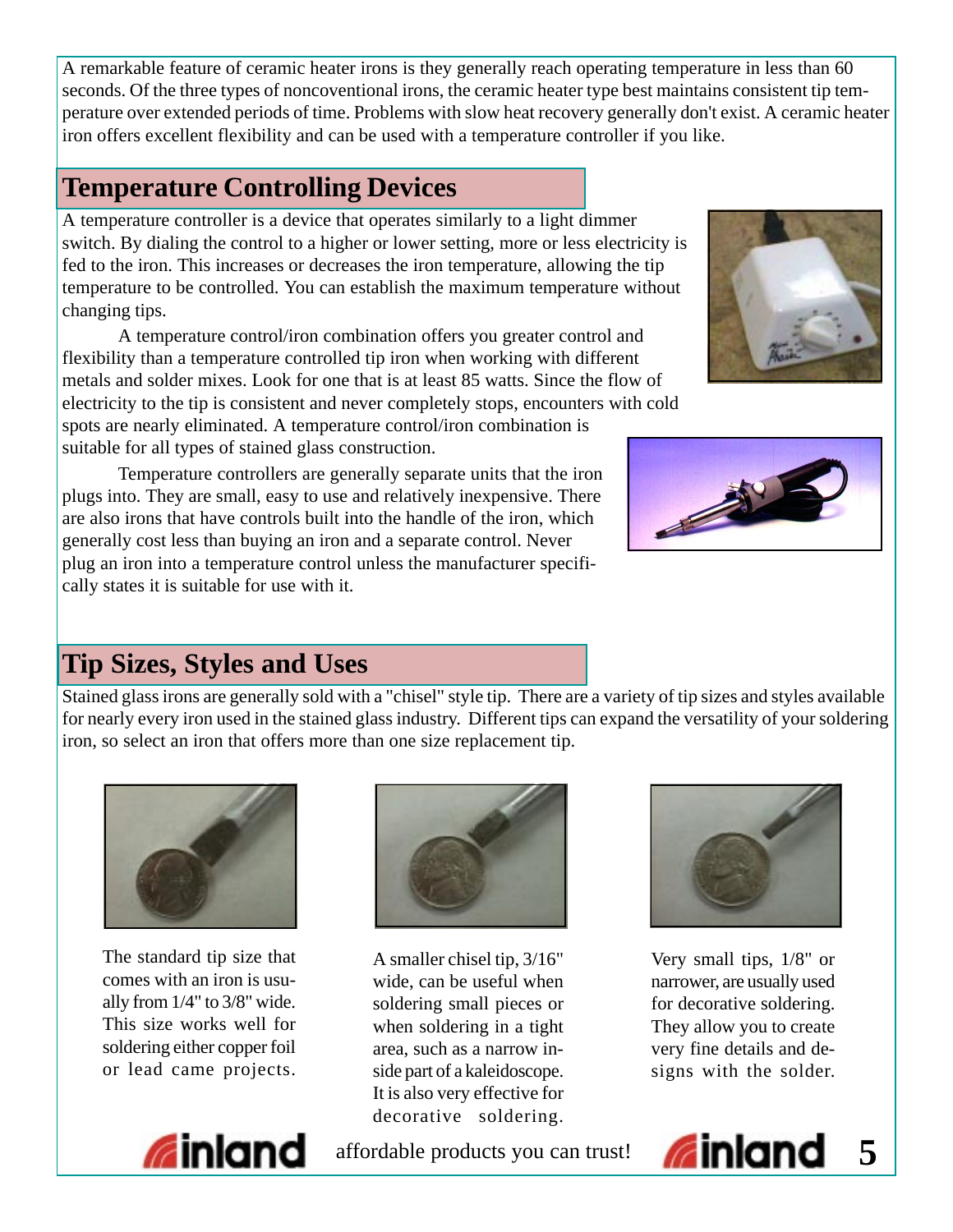# **Iron and Tip Maintenance**

# **The Importance of Proper Care**

Your soldering iron may very well be one of your biggest tool investments, so you will want to do everything possible to ensure that it gives you many years of service. Well maintained soldering irons and tips perform better and make the job of soldering much easier. Always place your soldering iron in a stable iron stand whether it is being used or not.

# **The Cord**

- $\mathbb{Q}$  Make sure you plug the iron into the correct type of outlet.
- $\degree$ Try not to use an extension cord. If you must, use a heavy duty one.
- DDon't drop or bang the iron. Ceramic heaters are especially easy to crack or break.
- $\triangle$  Regularly check the cord for burns or cracks and have a professional electrician replace worn cords before using the iron.
- $\mathbb{R}$  Make sure that the cord is not hanging in such a way that it can be pulled off of the table.

### **The Heating Element**

- $\bullet$  Do not allow the iron to idle at operating temperatures for extended periods. This could burn out the heater element. Unplug the iron or, if you are using a rheostat, turn it down to a low "idle" setting.
- ©Occasionally, remove the tip and **lightly** tap the barrel of wire wound heater irons to remove debris.
- If you will not be using your iron for an extended period of time, you may want to store it (after it has fully cooled) in a zipper type bag to protect it from corrosion and humidity.

# **The Tips**

- $\mathbb Q$  When you are finished using your iron, remove the tip from the barrel. Removing the tip is essential to preventing "seizing" which can occur if it is left in the iron for extended periods. (If your tip seizes, you can easily damage the heating element trying to remove it. It is best to return you iron to the manufacturer for removal.)
- When reinserting tips, make sure they are properly seated in the barrel.
- DNever dip your tip into flux in order to clean it. Instead, use a clean damp sponge to wipe all sides of the tip periodically as you solder. Doing this removes impurities the tip has accumulated from the solder and the environment. It will ensure that you are receiving the maximum heat at the tip surface.
- Properly cleaned tips are bright and shiny. If your tip becomes "blackened," you can usually remove the buildup with a wet sponge, a tinning block or by gently using a brass brush. A "tinning block" (sal-amoniac) is used by placing a small amount of flux on the block and rubbing the tip of your hot iron in it. Wipe the tip on a damp sponge to remove debris. You may need to repeat this several times if your tip is very dirty.)
- Never use sandpaper or any abrasive material to clean a tip.
- $\mathcal{L}$ The best way to minimize your tip maintenance is to find a good quality solder. Use one that has a high tin content and high metal purity.



**6 Inland** affordable products you can trust!







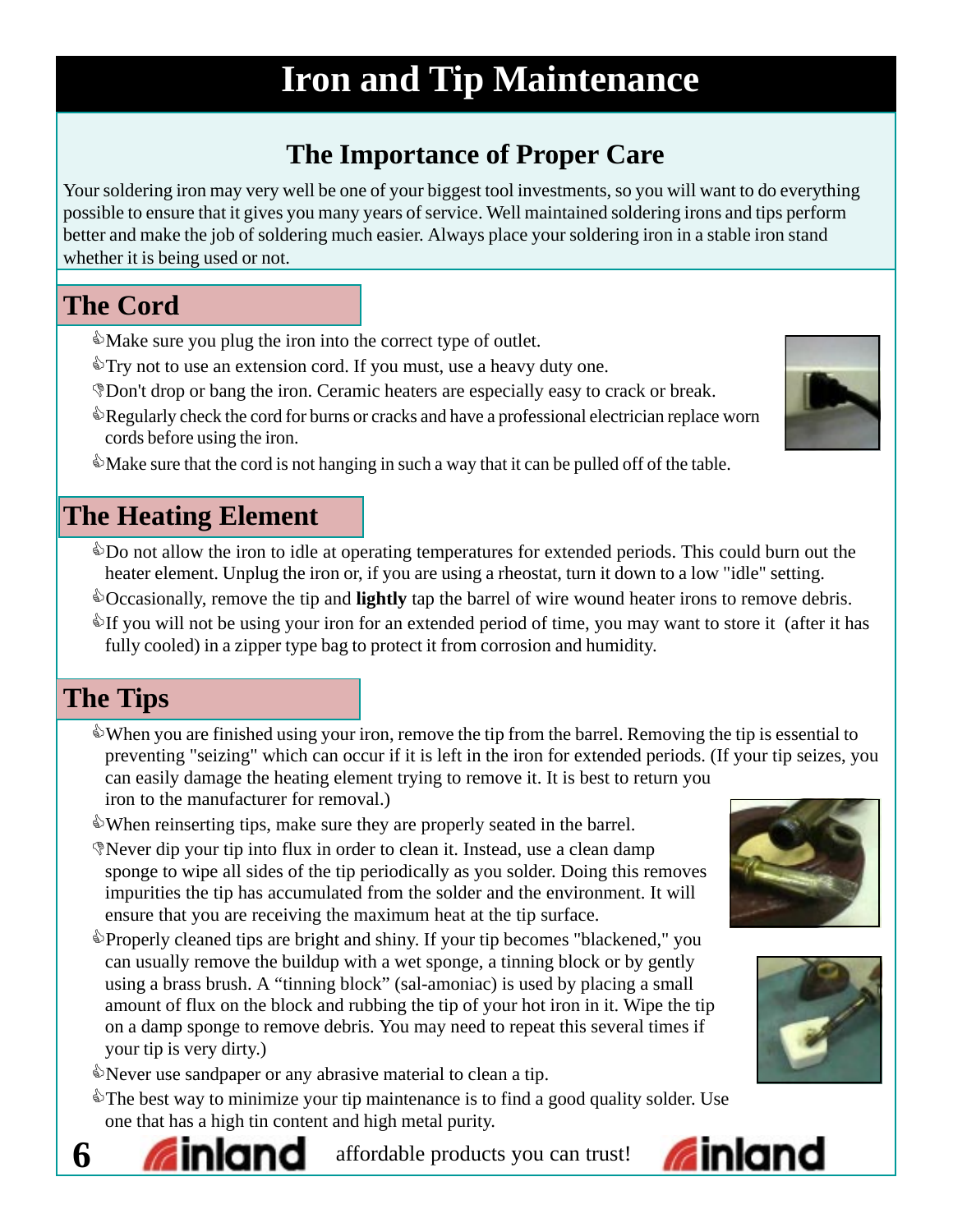# **Solder**

### **Why Do We Use Solder?**

Solder is a combination of tin and lead used to create a strong bond between other metals. Since solder won't stick to glass, we apply a copper foil tape (our metal) to the edges of the glass. This is refered to as the copper foil method of stained glass construction. Solder is melted over the copper foil, creating a structure that holds the pieces of glass together. The other option is to set the glass into channels of lead or metal, and solder the channels together. This is refered to as the lead came method.

#### **The Advantages of Solder**

Some of the advantages of soldering versus other bonding methods are:

- $\Diamond$  Solders are easy to use and relatively inexpensive.
- $\&$  Low energy is required to solder.
- $\Diamond$  Properly soldered joints are highly reliable.
- $\Diamond$  Solder joints are easy to rework or repair.
- $\mathcal{L}$  Experienced craftpersons can exercise a high degree of control over the soldering process.
- $\mathcal{L}$  Solder joints age very well. They can last for years, decades and centuries.

#### **Types of Solder**

Stained glass solders are usually a mixture of tin and lead, designated by two numbers representing the percentages of each metal in that specific mix. The first number always refers to the percentage of tin, the second is the percentage of lead. The most commonly used solders in stained glass are 60/40, (60% tin/40% lead) 50/50 and 63/37. "Lead-free" solders have no number designation and are a mixture of tin and small amounts of other metals. Avoid solders containing antimony, a very toxic element. Instead look for lead-free solders containing silver, or copper. They are safer and easy to use. (Note they are, however, more difficult to patina.)

In North America, you will find solder is generally sold in solid core wire form on a spool. The common spool size is one pound. In Europe, you will find solders primarily sold in a bar form. Never use acid-core or rosin-core solders for

stained glass work. Look for solders that are sold as "free of impurities" in the component metals. Impurities cause a "scum" on your solder bead, degrade soldering iron tips, and interfere with the proper reaction of patina chemicals resulting in undesired finishes.

An important term for solders is the "working range" or "pasty range." This is the range of temperature between which solder transitions from liquid back to solid.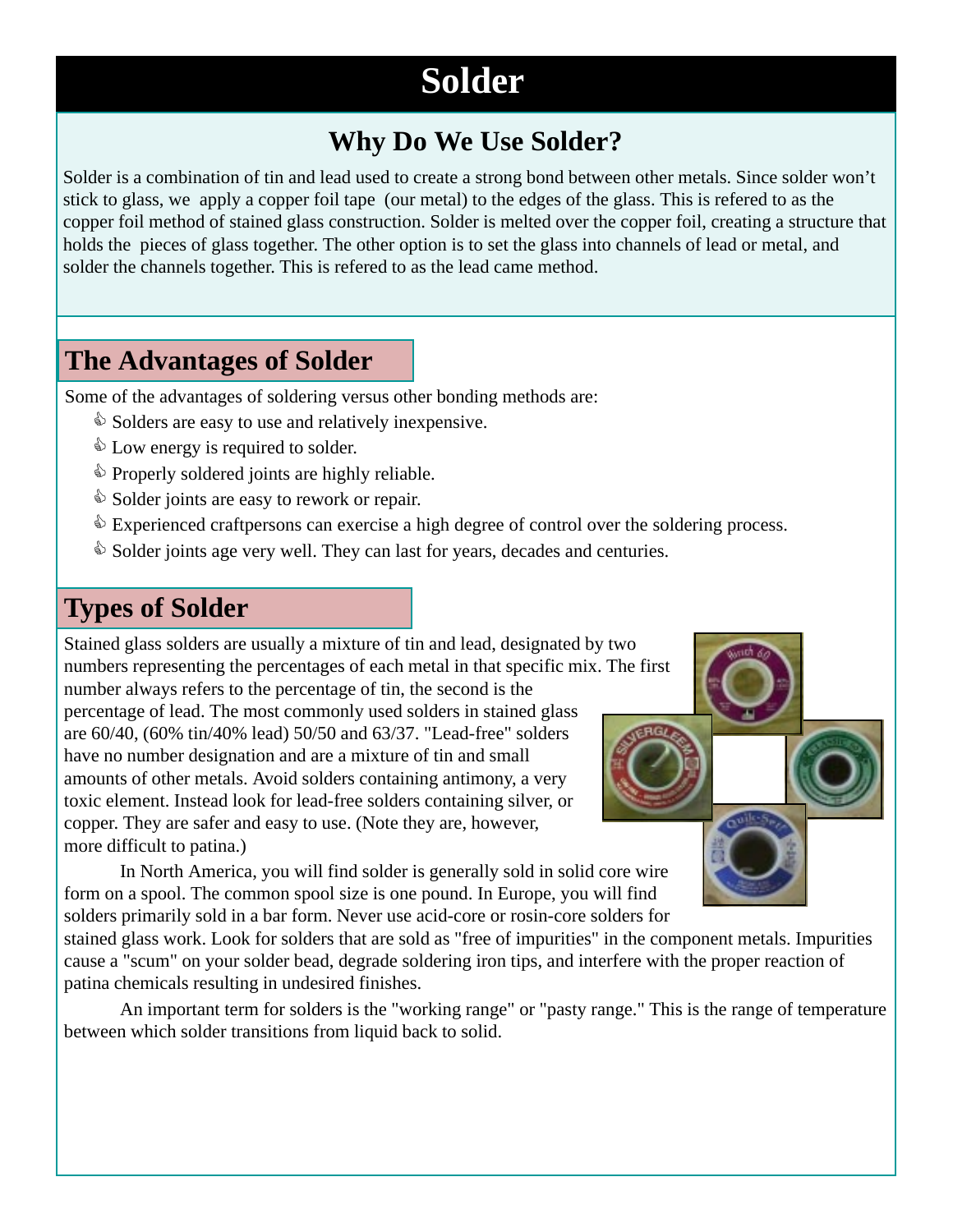### **Characteristics of Solder Types**

**60/40 Solder:** Composed of 60% tin and 40% lead, this solder melts at 374°F, but doesn't become completely solid until it cools to 361°F. This means it has a "pasty range" or "working range" of 13 degrees. This solder is your best choice for copper foil work. The liquid temperature and narrow "pasty range" make it easy to form and maintain consistent high, rounded, beaded seams. Because of its relatively low melting point, "60/40" solder is easy to rework to maintain a smooth finish solder bead.

**50/50 Solder:** This is composed of 50% tin and 50% lead. It is liquid at 421°F, solid at 361°F and has a pasty range of 60 degrees. This solder will produce a much "flatter" bead than 60/40. Because of its higher melting point, 50/50 solder is often used on the back (or inside) of a stained glass project to protect against "melt through" when soldering the front. Because it spreads and flattens out, 50/50 solder is often used when soldering lead came joints.

**63/37 Solder:** This solder is 63% tin and 37% lead. It becomes liquid at 361°F, and solid at 361°F, with a pasty or working range of 0 degrees. This solder is called a eutectic alloy which means at 361°F, you can go instantly from solid to liquid to solid just by applying or removing the heat source. You will often find "63/37" solder referred to as decorative or quick set solder. It is primarily used to create dimensional effects in the solder itself and can be "pulled" and manipulated to produce a variety of textures and designs. 63/37 solder also makes an excellent solder to bead up the outside rim of copper foiled pieces.

**Lead-Free Solder:** Depending on the specific mix of metals, lead free will produce differing liquid, solid, and pasty range temperatures. Check with the solder manufacturers for these specifics. Lead-free solders will perform similar to a 50/50 mix. Lead-free solders require more practice in order to obtain a smooth bead on copper foiled pieces and should not be used on lead came projects. Lead-free solder is the most expensive solder, but is the solder of choice when constructing pieces that will contact food, that will be handled frequently, or that will be used in a child's play area or room.

# **Solder Composition Reference Table**

| <b>Alloy</b> | $\mathrm{Tin} \%$ |    |               |               | Lead% Solid to Liquid at Pasty Range |
|--------------|-------------------|----|---------------|---------------|--------------------------------------|
| 50/50        | 50                | 50 | $361^{\circ}$ | $421^{0}$     | $60^{0}$                             |
| 60/40        | 60                | 40 | $361^0$       | 3740          | $13^{0}$                             |
| 63/37        | 63                | 37 | $361^0$       | $361^{\circ}$ | $\Omega^0$                           |











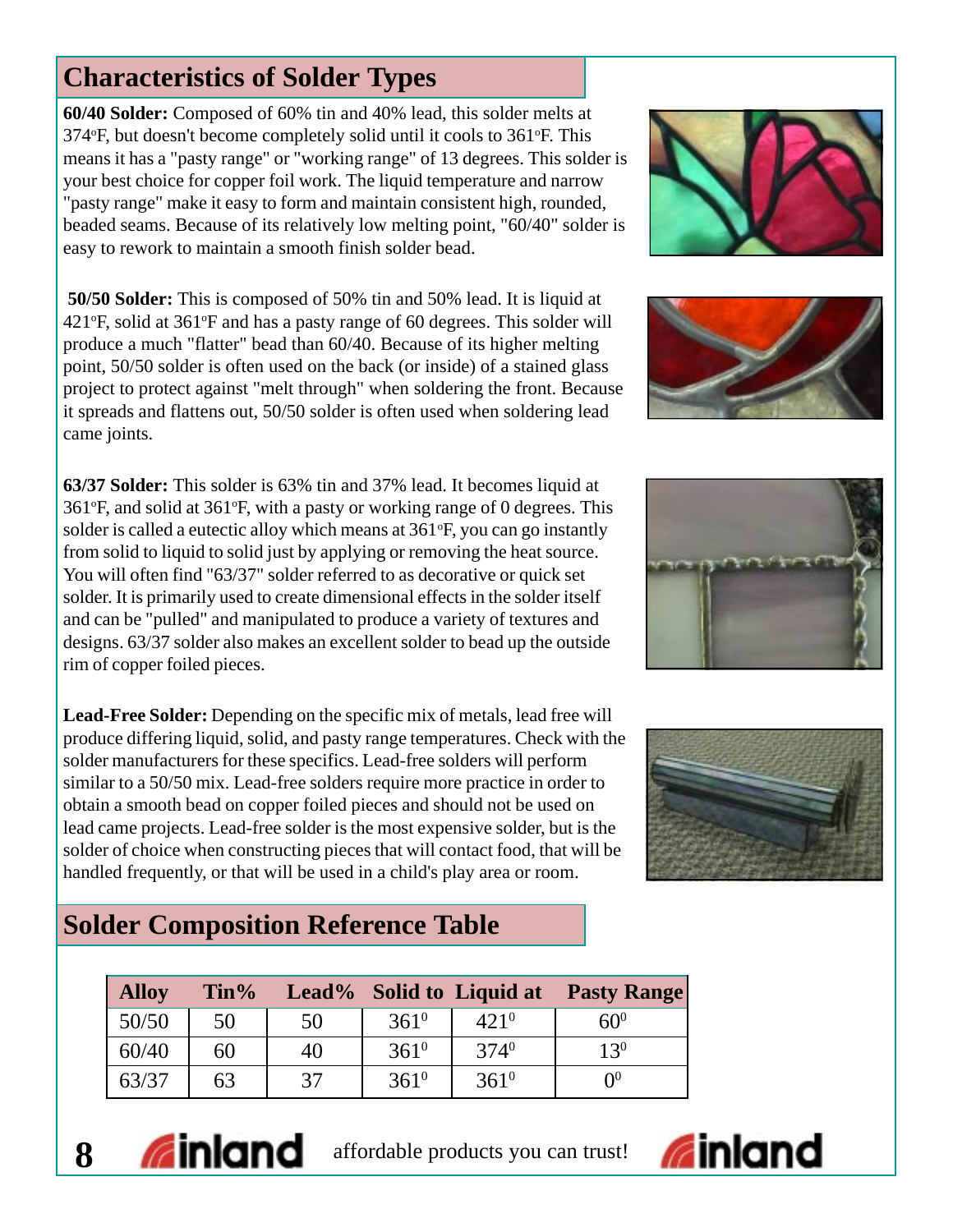# **Flux**

# **Why Do We Use Flux?**

Flux is a chemical compound that is used to promote the bonding of metals by removing the oxide residue simultaneously with the soldering process. Most metals left exposed to the air around us react with the air to form residue on the surface of the metal. The process is oxidization and the residues are oxides. Each mix of metals being joined has a specific flux that best promotes this bonding process. In stained glass, the metals being joined are primarily copper to tin/lead solder and lead, brass or zinc to tin/lead solder.

### **Types of Flux**

Selecting the correct flux for your application is as critical as any other step of the soldering process. The proper flux will assure less soldering problems and a satisfactory solder bond. The best fluxes do three things:

- $\Diamond$  They remove all the residue that has formed on the surface of the metals you are going to solder.
- $\Diamond$  They prevent oxides from forming while you are soldering.
- $\Diamond$  Any post-soldering residue they leave is noncorrosive and easily cleaned off.

Fluxes are available in organic and inorganic forms. If you touch the flux and your skin seems to have a sensitivity to one type of flux, an inorganic type for example, try an organic variety. Often you will find that you are less sensitive to irritation by using the opposite type flux. Organic fluxes are generally some form of oleic (fatty) acids, while inorganic fluxes are most often zinc chloride based.

#### **Characteristics of Fluxes**

**Liquid flux** is the most widely used. It may or may not be water soluble. Water soluble fluxes clean up very easily, but are thinner and some have a tendency to evaporate quickly and require repeat applications. Some liquid fluxes are thinner than others and have a tendency to run or spread out from their point of application.

**Gel Flux** is generally water soluble and "adheres" well to the surface being soldered. Gels tend not to evaporate as readily as liquid flux, but if you apply too much, they produce more "spitting" and "popping" as you solder.



**Paste Flux** is very thick, stays where it's applied, and doesn't evaporate easily. It's effective when soldering 3-D forms such as lamps. Paste fluxes can be difficult to clean. Be very careful not to over apply a paste flux as it will also spit and pop, leaving pits on your solder seams.

# **Getting the Most From Your Flux**

It is important to keep your flux clean and free of impurities. This will ensure the purest possible solder joint. One way to keep your flux clean is to avoid dipping in and out of the original container. Pour out the amount you will need for your current project into a separate, smaller container. Don't leave the flux bottle sitting around with the cover off. Never pour leftover flux back into the original container. Fluxes often will produce fumes as you solder. Make sure you are aware of and follow the precautions suggested in the health and safety section of this guide.



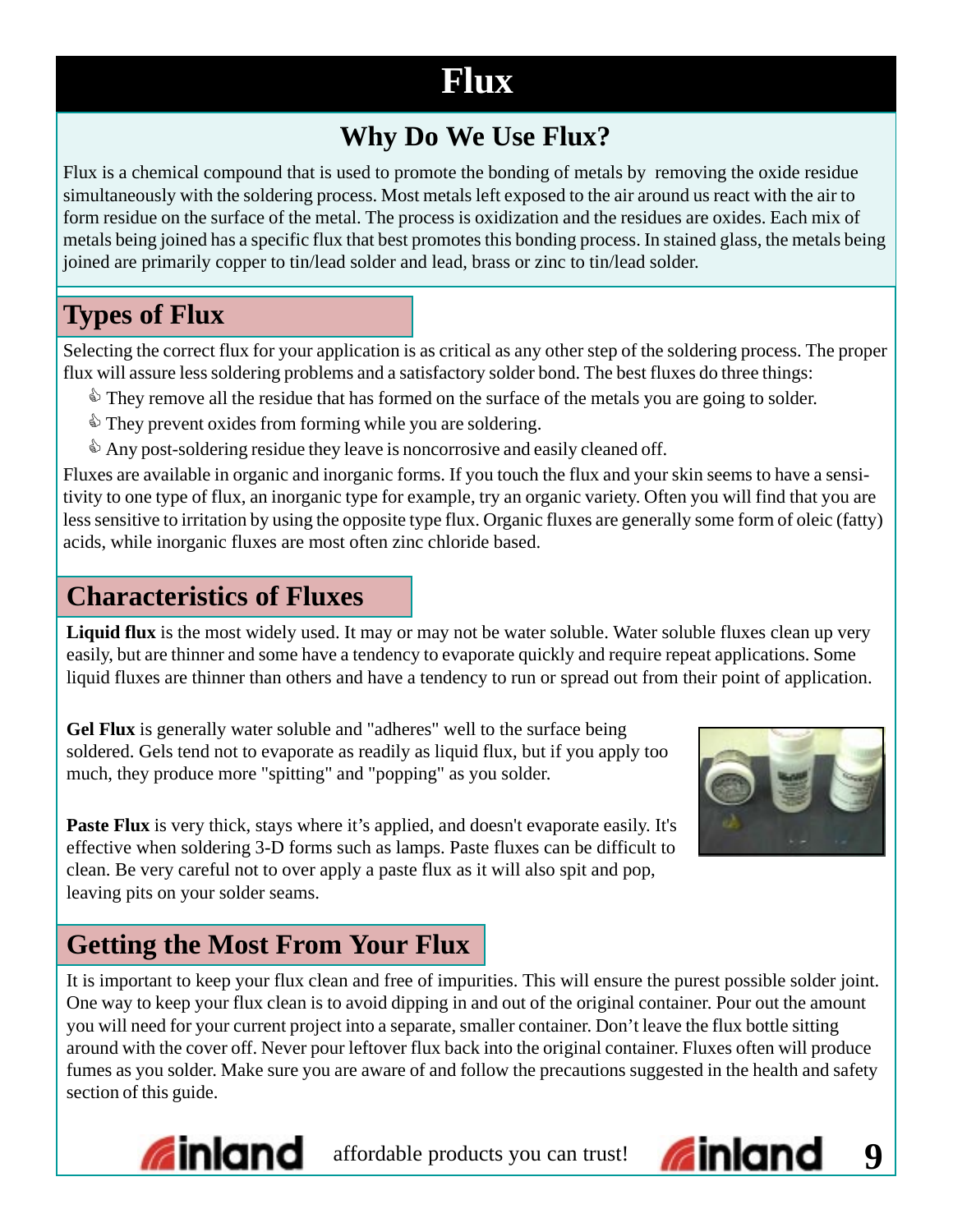# **Soldering Basics for Copper Foil**

The quality of the solder job can make or break your project, yet it is the step that takes the most practice to become good at. Soldering is more difficult than the other steps in stained glass because there are so many things that can effect it: the amount of heat, the amount of solder, the type of flux, the rate at which you move, gaps in the project, etc. The following step-by-step instructions will give you the basics of soldering. If you are just starting out, you will learn a lot. If you are experienced, you may just find the trick that makes it all come together. Great soldering takes a little bit of knowledge and a lot of practice.

# **Before You Start**

Preparation is the key to producing a good solder bead. Here are some suggestions to help you get of to a great start!

- $\mathcal{L}$  Make sure that the foil is seated properly over the glass.
- $\Diamond$  Trim all overlaps in the foil using a sharp craft blade.
- $\Diamond$  Assemble all the tools you will need so they are at hand.
- $\mathbb{Q}$  Wear safety glasses.
- $\mathcal{L}$  Have a proper ventilation set up.
- $\mathcal{L}$  Make sure the foil is well burnished and sealed smoothly to the glass surface.
- $\mathcal{L}$  Secure the glass pieces using pins, or squaring blocks made for this purpose before soldering.

Set aside enough time to solder your entire project all at once. If you don't, dried flux and solder residues on the unfinished parts will make further soldering difficult. Flux allowed to remain on a project can compromise the strength of the solder joints.

# **Cleaning Before Soldering**

Sometimes the surface you are going to solder needs cleaning to remove visible grime, dirt, residue or oxidization. In this case, use 000 or 0000 steel wool to clean the surface of copper foil. For lead came or excessive oxidation carefully use a soft brass brush. If you won't be able to solder your project immediately after it is copper foiled, store it in a plastic bag to help reduce oxidation. If you partially solder the project and have to

stop before it is complete, be sure to clean off all of the flux and store the project in a plastic bag until you are ready to continue. You will probably still need to use steel wool on the joints when you are ready to solder, but the clean up should be minor.

# **Getting Started**

Begin the soldering process by fluxing all intersections of the glass project. Then "flat tack" solder these intersections together by using a very small amount of solder and the flat face of the iron tip. The solder should lay flat on the intersection and you shouldn't have any beads or bumps of solder on the piece. Hence the name "flat-tack" soldering.

Now, fill any gaps between the glass pieces by melting solder into them until the solder is level with the surface of the glass. If you have large gaps, you can ball up some copper foil, with the sticky sides together, and fill the gaps. This will help keep the solder from seeping out the other side.







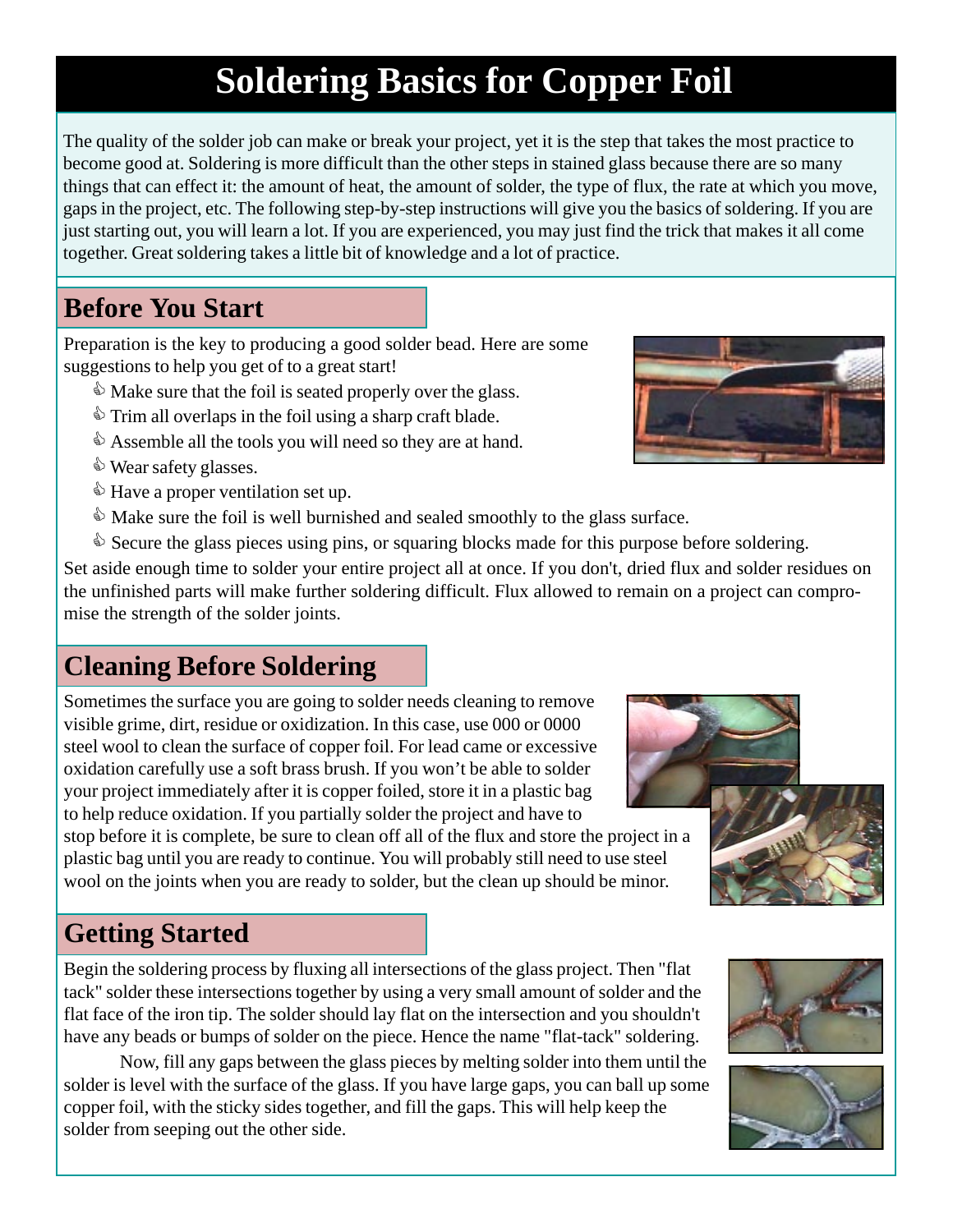"Tin" the entire perimeter making sure to work some solder into seams that intersect the perimeter. (Tinning is the process of coating a surface with a thin layer of solder. Apply just enough solder to turn the foil to the silver color of the solder.) This creates a "dam" that prevents solder from spilling over the edge when you solder the interior seams.

Next, flux an area you can comfortably finish soldering before the flux can evaporate. Start at the top of the piece and work down. This prevents you from dragging your sleeves and hands through the flux.

# **Running The Solder Bead**

Hold your soldering iron in your writing hand. Position the iron comfortably so the face of the iron tip is perpendicular to the seam. If you hold your iron like a carving knife you will automatically put the tip in the best position for soldering. It will also keep you from "painting" with the iron. You will hold the solder in the opposite hand. Start soldering by placing the iron tip down on the foil seam with the wider face perpendicular to the seam and facing you. Touch the solder to the tip of the iron, just above the point where the iron tip touches the copper foil. Allow the solder to flow down the tip face onto the seam as you move the iron along the seam. Feed the solder at a continuous, even rate to create a consistent, rounded bead of solder over the seam. This takes practice!

If you apply too little solder or move too quickly, your seam will be flat. To correct this problem, allow the solder to cool, then resolder the joint applying more solder. On the other hand, be careful not to feed the solder too fast or move the iron too slowly, as this will cause the solder seam to bulge and flow out over the glass.

# **Fixing Imperfections**

If you have too little solder, just add more, being sure to remelt the previous solder line as you apply another coat. If you applied too much solder the first time, it's easy to remove the excess with the following procedure. Clean your iron tip thoroughly on a sponge. With the iron tip positioned with the flat face down, move it across the seam, "pulling" the excess solder onto the glass. Clean your tip and repeat the process until all excess solder is removed. Another method for removing excess solder is to wait until all the seams have been soldered. Then place your project up on edge and run the tip through the seam allowing the excess to run off. Lay the piece flat, reflux, and rework the seam, adding additional solder as needed.

When you solder, work slowly enough to produce a good bead, but not so slowly that solder melts through seams to the back side of the project. Here's a hint: one way to prevent this is to put damp paper towel under your panel before you start soldering. Moving too slow also increases the likelihood of causing heat fractures on your glass.

# **Other Things To Consider**

Always keep your tip clean by frequently wiping all sides of the tip on your damp sponge. Wait momentarily for the tip to reheat before continuing to solder. A clean tip maintains proper heat and removes impurities.







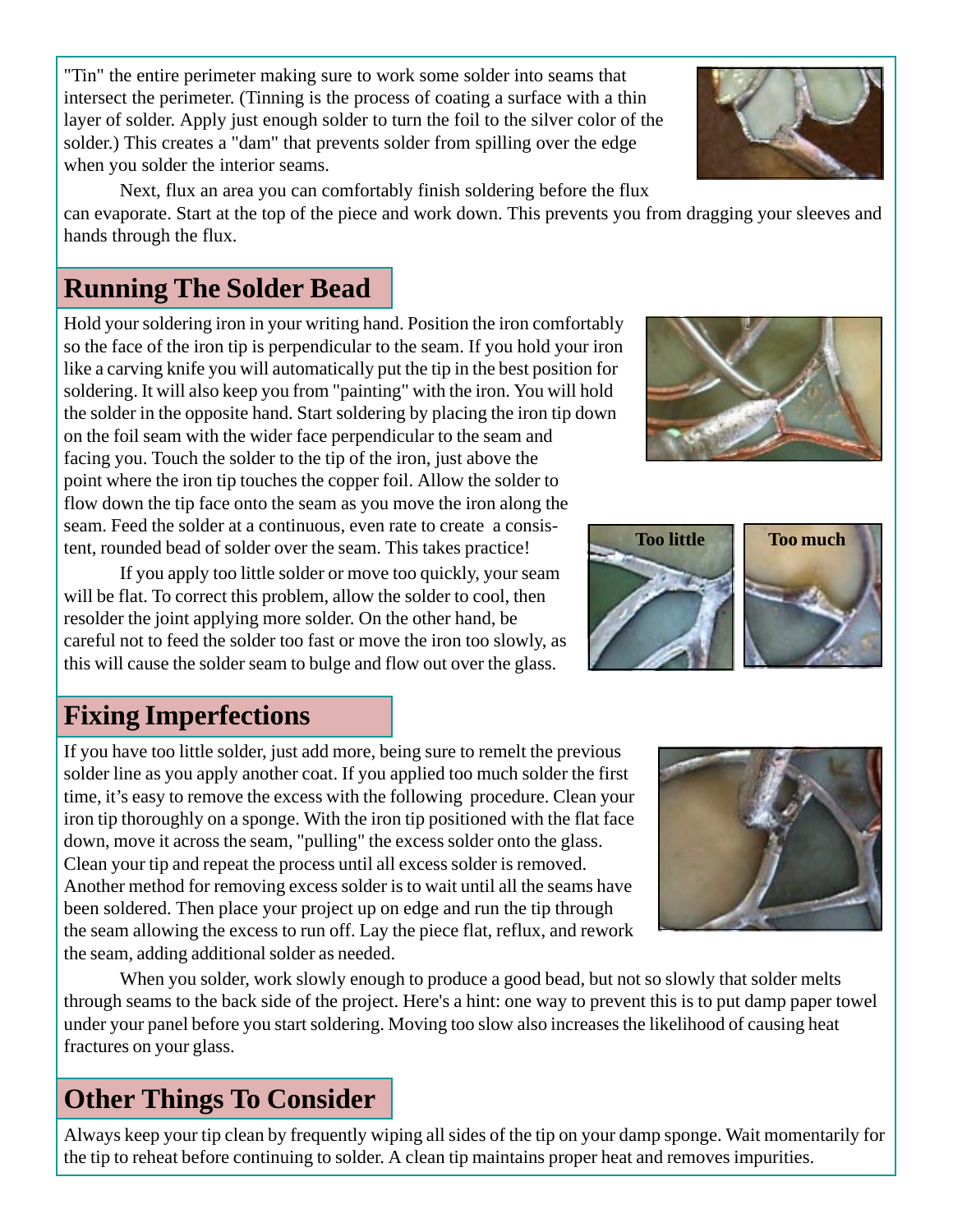To achieve a smooth solder line, solder the longest continuous seam possible. Don't start or stop a solder seam at an intersection with another seam. As you meet an intersection, allow the solder to break or "y" out over the intersecting seam about 1/2" and then return to the original path you were soldering in one continuous motion. As you continue to solder seams, you will connect these branches, thus preventing pulling out at intersections of seams (which is a noticeable sign of a beginner). When you encounter a "v" type joint. Solder in a direction that moves up into the "v" point, instead of coming down onto the point. This keeps a nice clean "v" joint without excess solder obscuring it. Do this by soldering up one leg of the "v" and as you approach the apex, drop your iron tip down flatter on the glass, so that it crosses over both seams. Then continue soldering into and out of the point of the "v."

Avoid a "painting" motion when soldering. Visualize your iron as a magnet pulling along a metal strip. Maintain a small puddle of solder at the base of the tip as you solder. When two adjacent pieces of glass vary in thickness, ride the tip on the higher piece of glass as you solder.

A big advantage of using copper foil is that not-so-perfect solder seams can be reworked. Allow the seam to cool, reflux it, then resolder. Be careful because reworking a seam too many times (more than 2-3) can cause the adhesive on the foil to loosen and bubble.

Solder one side of your project completely, then turn it over and repeat the process on the other side. Some of the flux from the first side you soldered

will have seeped to the other side. You may encounter more "spitting," so use flux very sparingly. To achieve a smooth, beaded solder seam: practice! practice!

#### **Ending A Bead**

When you are ready to end your seam, pull off across the face of the glass making sure you are in a liquid section of the solder seam and do not lift straight up. This technique leaves a smooth exit point that is virtually unnoticeable. You may notice that this is the same photo used for removing extra solder. It's not a mistake. The action is very much the same.

#### **Practice!**

Creating perfect solder seams takes practice. One good way is to make a practice board. Make sure to include all types of intersections and lines (curvy and straight). Foil the piece and flat solder it on the front and back. Practice each different soldering technique. When you are finished, you can hold the piece vertical and melt the solder off. Now you are ready to start again. Many people use the practice board before they start soldering each project, just to get the feel of soldering again.

**Effects of using the iron like a paint brush**









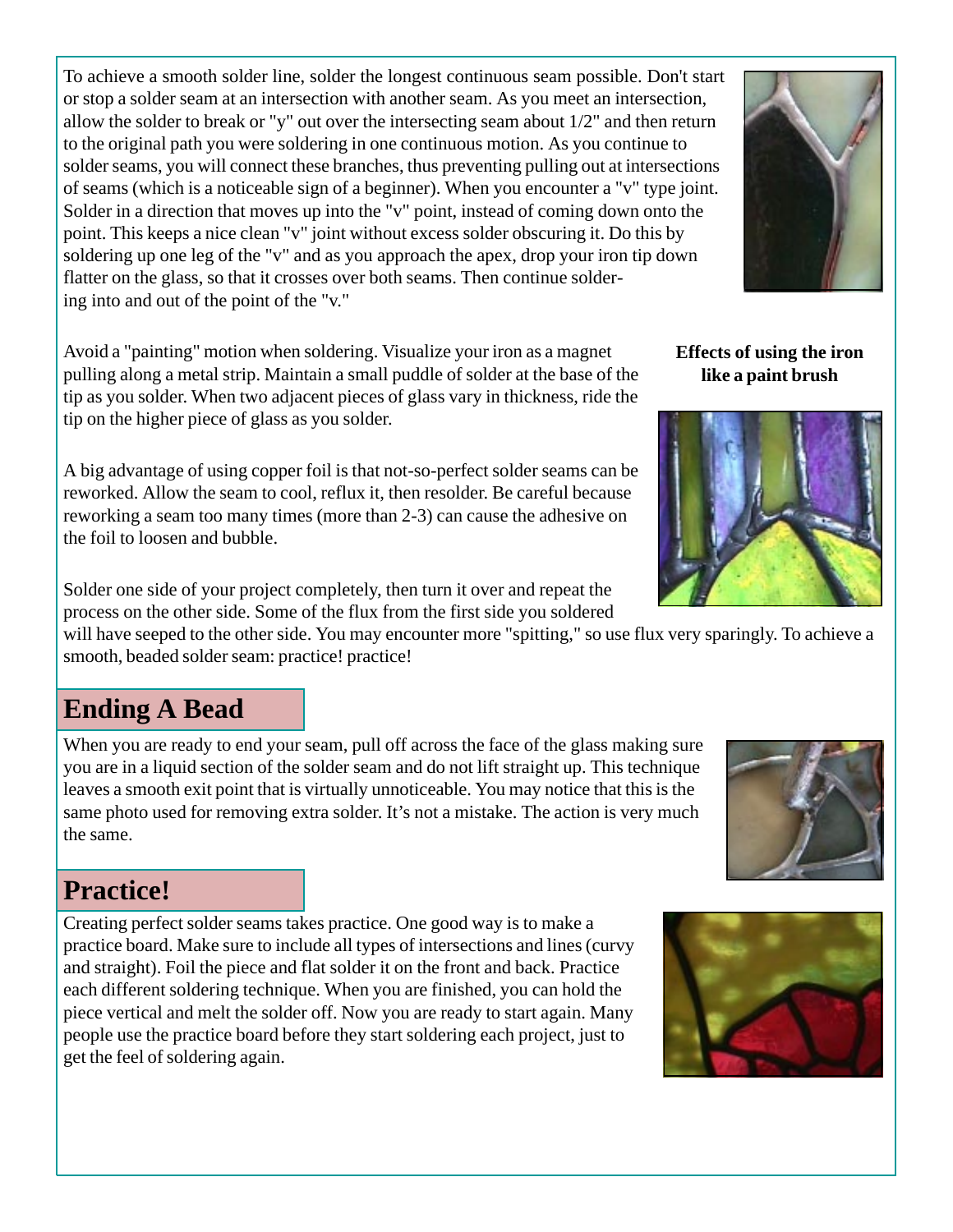# **Cleanup After Soldering**

After soldering, you will need to remove all flux and solder residues from your solder lines and glass. The best cleaners to use are ones that neutralize the acid property of fluxes. To properly clean your project, you will need a good flux cleaner, very warm water and a soft scrub brush. Thoroughly brush the cleaner into every corner of your project, front and back. Follow this with a long rinse in clean, warm water and then towel the project dry. This step is very important because any flux that remains will continue to react with the solder, causing oxidation. If your project looks good after the initial cleaning, but the solder lines have a white or green growth on them after a few weeks, it generally means that all of the flux was not removed from the project. You can use 000 steel wool to remove the patina and finishing compound and thoroughly clean the project. Then reapply the patina and finishing compound.





A small stiff scrub brush is the best way to clean the entire project. After the initial cleaning, you may find some areas that need additional attention.



You may find small pieces of solder stuck to the glass. You can easily remove these using your fingernail, or 000 steel wool. Be careful not to scratch the glass.



An old toothbrush can be helpful for cleaning in tight intersections and right up against the solder line.

Occasionally you may find that after applying patina, certain types of glass acquire a "rainbow" effect. This is most likely to occur on hot colors, black, white and iridized glass. It is one of those things that is unpredictable and difficult or impossible to remove. You can try to remove it by using a paste made from baking soda, but it doesn't always work. The only way to prevent this occasional problem is to be very careful not to get patina on your glass. Use a cotton swab to apply the patina only to the solder lines of the project. If you have this problem, it is a good idea to make note of it on any remaining glass, so you can be more careful the next time you use that particular glass.

### **Finishing**

After cleaning your project you should use a finishing wax or compound to keep it looking it's best. A good quality carnauba wax or pre-mixed wax and cleaner should be applied to all of the solder lines. A nice side effect is that the wax also enhances the color of the patina making it either rich black or shinny copper. You may find it helpful to reapply the wax after a few months. (If you would like to change the color of the solder, see the section about patina on page 16.)





**affordable products you can trust!** 

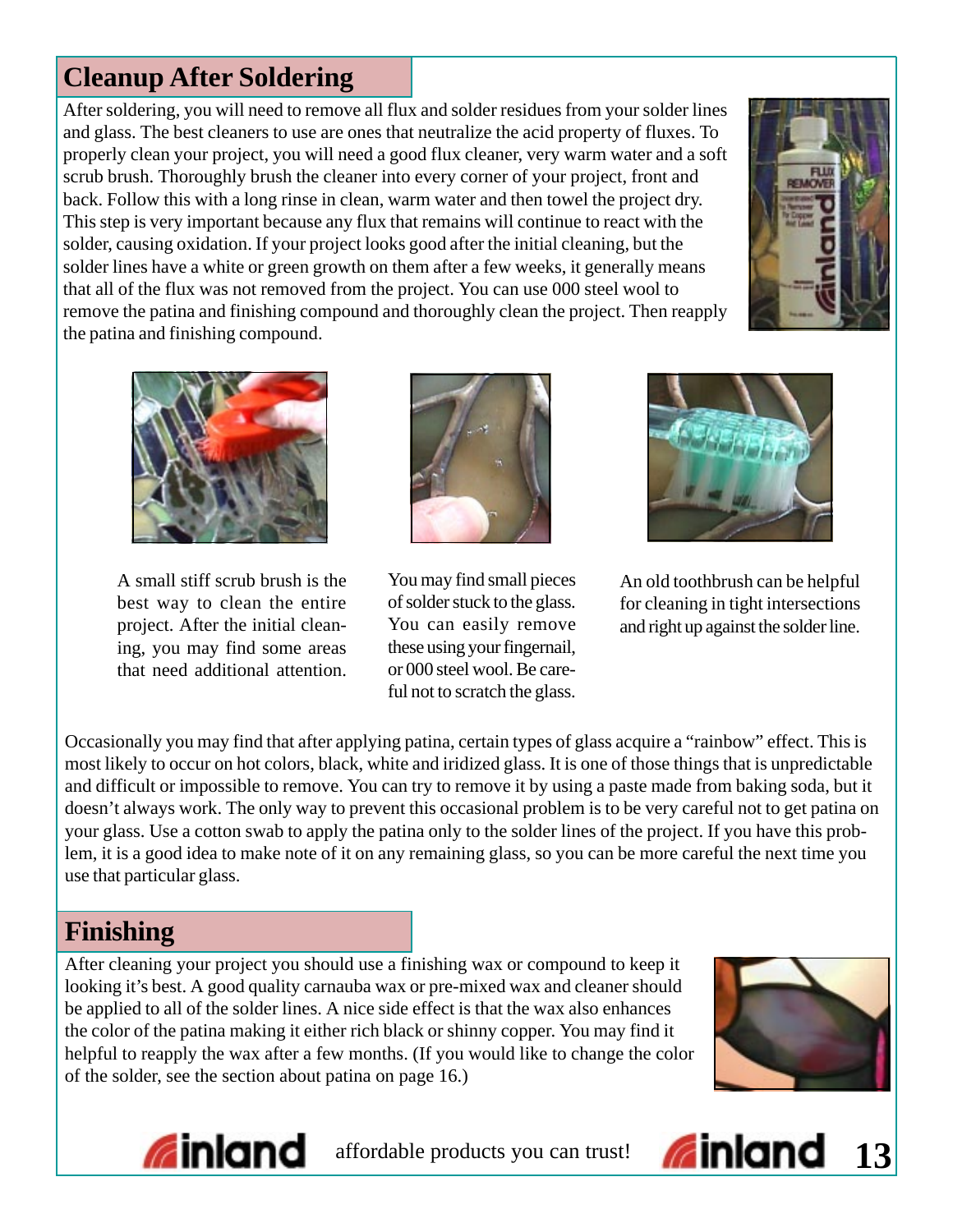# **Soldering Basics for Metal Cames**

Lead came construction requires a different soldering technique than that used for copper foil. You can use the same iron and flux, but the preparation and actual soldering will differ. You will be soldering only the joints, instead of running an entire bead. With a little knowledge and some practice, you will be able to make perfect solder joints on lead or other metals.

### **Getting Started**

First, make sure that all joints are in line with each other and butt against each other with no gaps. Use a triangle and/or square to check the squareness of the panel and make sure that your lines run true across the panel in all directions. Make any adjustments that are needed. Thoroughly clean surface oxidation from intersections with a soft brass brush.

### **Soldering**

The most desirable solder to use when constructing a lead project is 50/50. It flows out from the point of contact, leaving a nice joint. Do a "lead" test to check the heat of your iron. Allow the iron tip to heat for several minutes. Then, place the flat face of the tip on a scrap of lead. If the lead melts, the iron is too hot. Lower the temperature or change to a lower temperature tip. (This is where a rheostat iron is great.) Now test

the tip with 50/50 solder to make sure it can melt it. If it does, your tip temperature is adjusted correctly. If not, raise tip temperature just until you melt the solder. Recheck the tip temperature and test it on the lead again. Now flux all the joints on your panel.

Begin by holding the solder on the joint. Move in to the joint across the glass, not from across the came. The wide face of the tip should be down toward the joint. Coming into the joint over the glass prevents leaving a solder trail on the lead came at one end of the solder joint. Techniques like these are the signature of an accomplished craftsperson.

Melt only a small amount of solder and move the tip in a slight circular motion allowing it to flow out over the joint a distance equal to the width of the came being used. Pull the iron tip straight up off the center of the joint. The desired end result is that intersections of the lead cames are not visible through the solder and the solder on them is smooth, not beaded. You should be able to run a fingernail over the came and into the soldered joint without it catching or clicking. Solder the joints on the front of the project. Then turn the project over and repeat the same process on the back.

# **Finishing**

Lead projects need to be finished by applying a cement. The cement will weatherproof the project and secure the glass in the channels. This step is necessary on any came project to ensure a strong, secure panel. Cement is easily applied to the panel by using a small scrub brush to work the cement under the channels both on the front and back of the project. After the cementing process is complete, whiting sprinkled over the entire surface and allowed to absorb excess moisture for a few minutes. Using a stiff brush, vigerously brush the lead channels, removing excess cement from the glass. The brushing process allows a natural patina to form on the lead, so it is not necessary to apply patina to the project. Allow the project to dry thoroughly, usually for a few days, before installing or hanging the project.







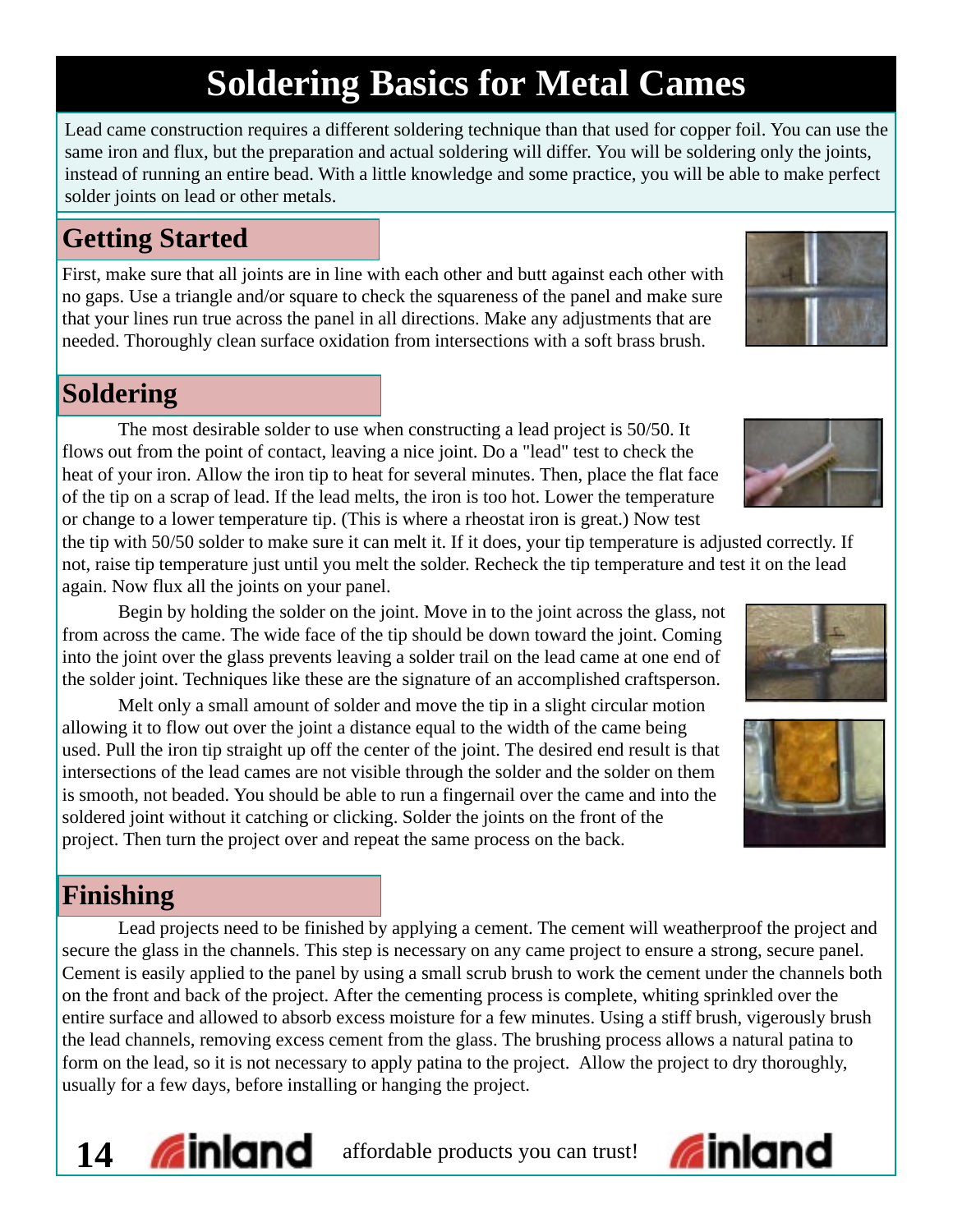# **Soldering Basics for Other Metals**

#### **Vase Caps**

Vase caps are generally made from spun brass. The cap must be very clean of all dirt and oils for the solder to adhere. Use 0000 steel wool to clean the areas that you will be soldering. The cap also needs to be quite hot in

order to achieve a good bond between the solder and the brass. An easy way to get the cap hot is to heat it in a hot oven for about 15 minutes. Use pliers to carefully remove the cap from the oven. Center the vase cap on the lamp. Flux all areas you will be soldering. (Paste flux is easy to use for this purpose, because it doesn't drip.) Get a small amount of solder on your iron and hold it on the vase cap for a minute or so at the area you want to make a connection to the lamp. When the cap is hot enough, the solder will spread out instead of lumping up. Add more solder to make a connection to the lamp. (Some vase caps have a lacquer finish on them. This must be removed at the areas you need to solder. Use a craft knife to gently scrape the lacquer in these areas.



### **Spiders**

Spiders are made from brass as well. You can either cut the legs to fit, or bend them. Like a vase cap, you need to get the brass quite hot in order to create a good bond with the solder. Unlike vase caps, you can get the smaller area of the spider hot enough using just your soldering iron. Simply hold your iron tip on the area that you need to solder for a minute or so. Apply flux and a little solder, and continue to heat the spider with your iron. When it is hot enough, the solder will smooth out around the spider leg and adhere to the lamp. If the solder is globed up, the spider leg isn't hot enough. Continue in this manner for all of the legs.

#### **Metal Outer Channels**

When attaching a zinc, copper or brass edge to a project, use this solder technique: Cut the zinc, copper or brass came vertical members to overlap the horizontal members in a "butt" type joint. A butt joint provides structural stability and distributes weight. Before you solder the butt joints, you can use masking tape to contain the size of the solder joint.

Clean and flux these joints and solder them to each other using the flat tip of the iron on the metal. The metal

channel will take a little longer to get hot than copper foil. If the metal is not hot enough the solder will not smooth out. The metal frame should be attached to the panel by soldering it to any lead lines that it touches. On leaded projects, solder from the outer metal edging onto the lead came, pulling the iron tip straight

up over the point of intersection when completing the solder joint. This simple technique will level the solder smoothly over the joint.

For copper foil pieces, stop your solder bead about 1/4-1/2" from the outer edge to allow room for the metal edging to fit onto the perimeter of the project. If you forget to do this initially, flatten the solder bead so the outer edging fits onto the project. After fitting the outer edging material, flux and solder the corners as outlined above. Connect the copper foil beads that intersect with the outer edging metal by continuing the solder bead into the edging making sure that the





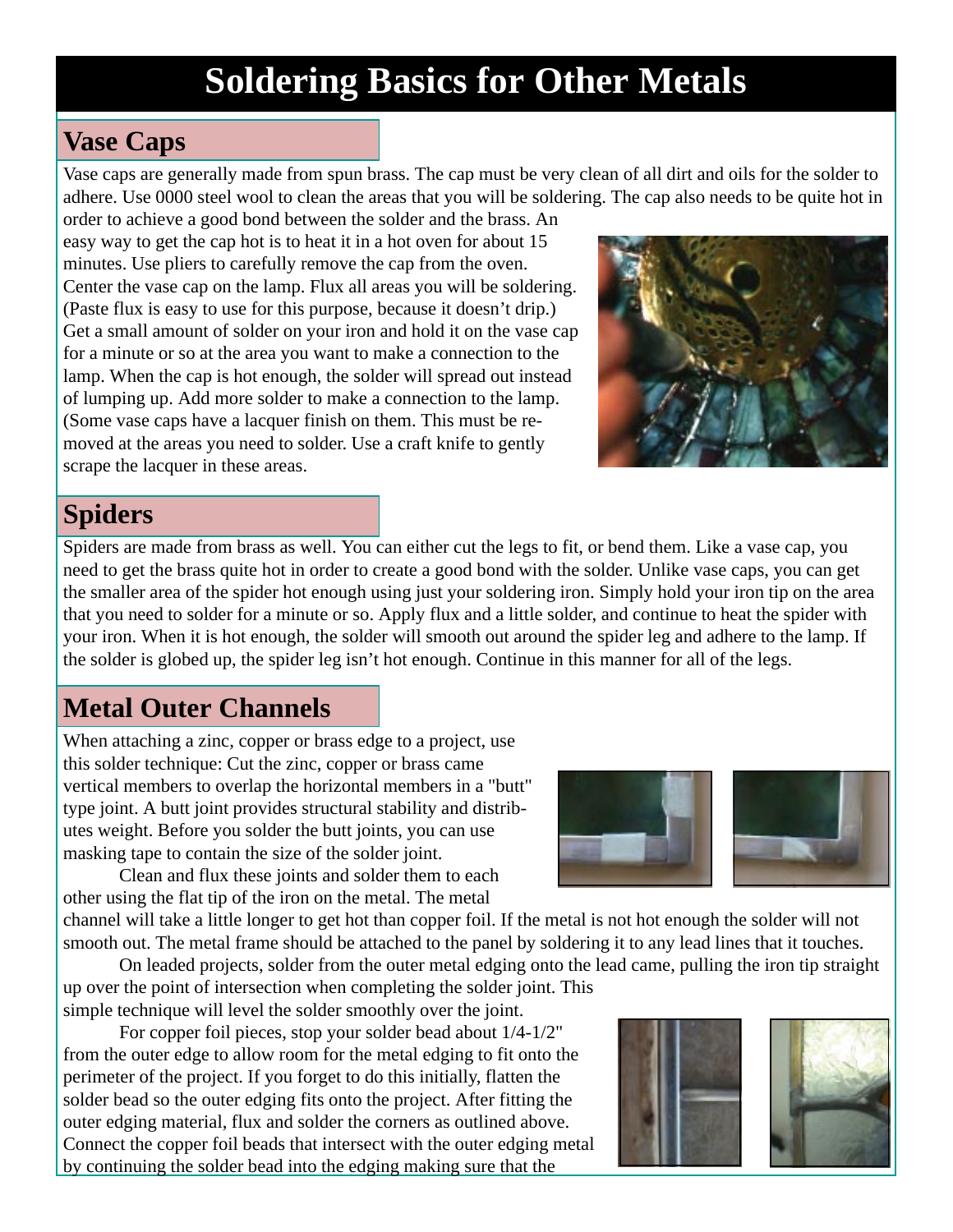solder adheres securely to the metal edge.

As you work more with your iron, different solders, lead came, and copper foiled projects, your skills will increase. You will quickly develop the techniques that will make you more confident in tackling increasingly complex projects.

#### **Hanging Hardware**

There are many ways to hang your project. You will want to make sure that the method you choose will support the weight of the project. You can purchase pre-made hardware from your stained glass store, or make your own using any type of solderable wire. If you are using wire look for 16 to 18 gauge.

Rings can be added to the metal border of the project if it is not too heavy. A general rule of thumb is about one square foot. Hold the ring with pliers and solder rings to the metal border of the piece wherever they allow it to hang

properly. Just like soldering the channel together, if you don't allow the metal to get hot enough, the solder will not adhere well. This will result in your hanging rings failing.

A stronger type of hardware is made using wire. Twist together four strands of 16 -18 gauge wire, leaving a loop at the end. Cut the wire to about 1/

2". Insert the wire into the opening of the metal channel, bending the loop the direction you need it to be. Solder the hanger to the channel and fill the opening with solder.

Another option is to make a loop from twisted wire and solder it to the front and back of the metal channel, with the loop extending above the project. Be sure to solder the hanger into an existing solder joint, not just to the channel. This will

prevent the weight of the project from pulling the channel away from the glass. By the way, the joint on the hanger at the right was painted to match the brass channel using a gold paint pen.

#### **Patina**

Solder and lead change color naturally over time, but you can change their color instantly by using patinas. There are several different formulas producing a variety of colors. Patinas are easy to use. Make sure that your project is thoroughly clean and free of solder, flux and cutting residues. Use a brush or soft rag to apply the patina to the solder until you reach the desired color. Wash the panel again to remove any patina from the glass.

When using antique brass patina, first scrub your solder seams with fine steel wool. Apply the patina sparingly with a clean brush, using only a few strokes. Over use will produce a coppery finish.

DNever mix patinas and always use proper ventilation and skin protection.

 $\degree$ To get a nice black finish on brass, add a dash of table salt to a little black patina in a glass or plastic jar. Mix well, apply and allow to dry. Clean and finish a usual.









**Ginland**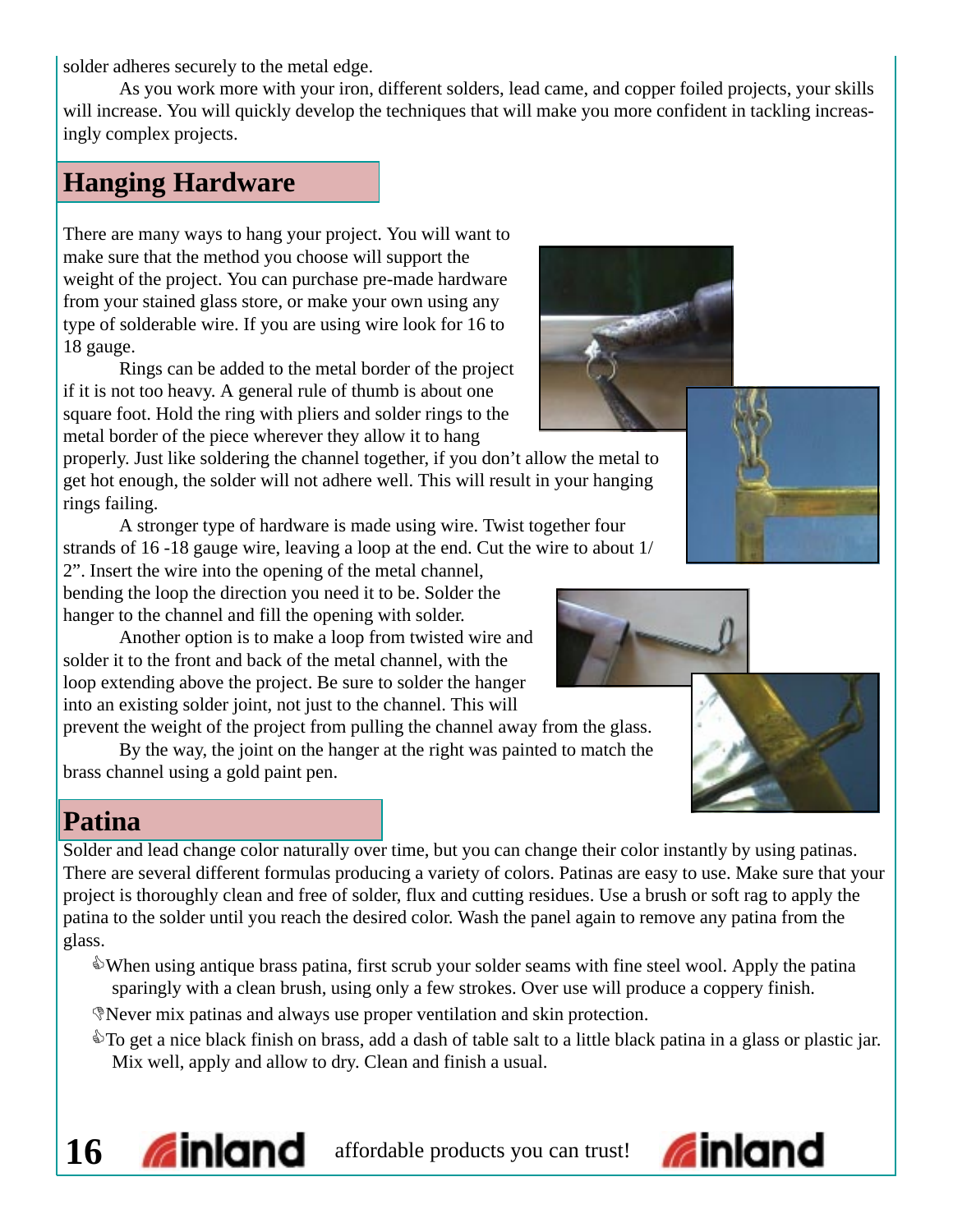# **Trouble Shooting**

#### **Problem:** The solder won't adhere to the foil or came.

#### Solutions/Explanations:

- 1) Did you apply any flux?
- 2) Did you apply enough flux?
- 3) Was your iron too cool?
- 4) Is the foil or lead came too oxidized for flux to activate the surface?
	- A) Buff copper foil with 000 or 0000 steel wool.
	- B) Clean lead came with brass brush.

#### **Problem:** Solder is melting through to the backside of my project.

#### Solutions/Explanations:

- 1) Your iron is too hot. Depending on what type of iron you are using, either turn the temperature controller down or change to a lower temperature tip.
- 2) You may be soldering too long in each area. Move on and let the solder cool. Return to those spots later.
- 3) The gaps between your glass are too wide. Try to fill the gaps with solder and let it cool. Then go back and solder a bead on top of the filled gaps.
- 4) Try placing a wet paper towel under the project to provide cooling.

#### **Problem:** My solder is "stiff." I am unable to get a smooth bead.

#### Solutions/Explanations:

- 1) Your iron is too cool. Depending on what type of iron you are using, either turn the temperature controller up or change to a higher temperature tip.
- 2) You may not be using enough flux.
- 3) Is the tip of the iron getting hot? Check to see that the tip is seated correctly down in the barrel of the iron.
- 4) Are you "painting" with solder, instead of running a long bead with a steady, even, one directional movement? This is one of the most common mistakes that beginners make. In order for the solder to create a bead, it has to get molten. If you are using the iron as a "paint brush", the solder is not getting hot enough to melt thoroughly.
- 5) You may be soldering with just a corner of the iron tip. Check for proper positioning of your iron.
- 6) Try a different solder with a lower melting point.

#### **Problem:** My iron seems to be hot, but the solder isn't melting as fast as normal.

#### Solutions/Explanations:

- 1) Check your tip. Is it loose?
- 2) Is your tip too dirty?
	- A) Clean it on a wet sponge.
	- B) Clean it on a tinning block.
- 3) Your tip is too corroded or defective. Replace it.
- 4) Your rheostat may be malfunctioning.
	- A) Plug the iron into the outlet you are using without the temperature controller. If the iron works, the controller is malfunctioning. If the iron doesn't work, the problem may be with the iron itself.
	- B) With some types you can check the temperature controller by plugging a lamp into it. Turn on the lamp and see if the controller dims and brightens the lamp.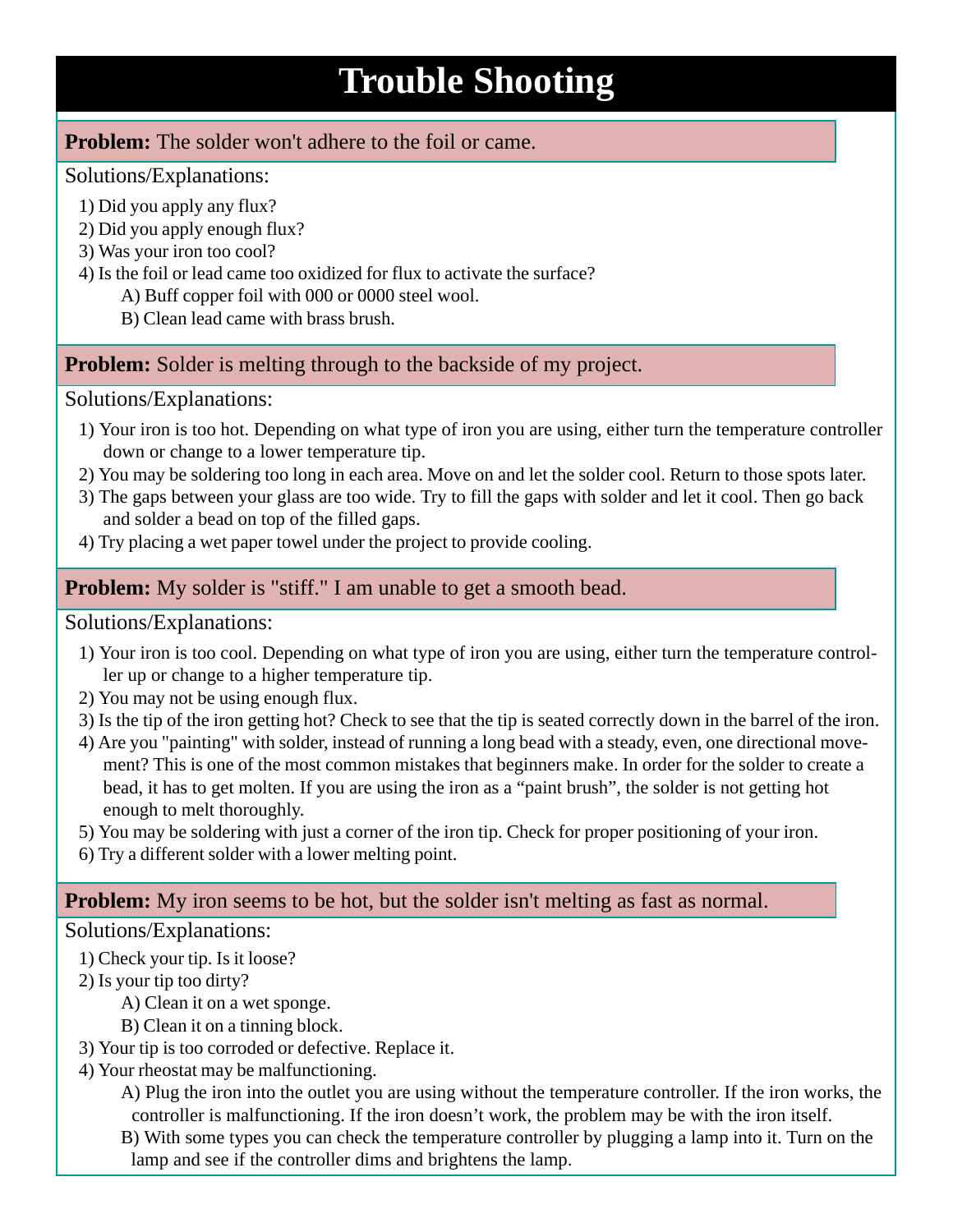#### **Problem:** My solder seams are flat.

Solutions/Explanations:

- 1) You are not using enough solder. Reflux your project and add more solder.
- 2) You are soldering too fast. Move at a speed that lets the solder bead.
- 3) If the bead was there, but disappeared, you may be working too long in one area causing the solder to melt through to the other side. Allow the area to cool down before trying again. Another option is to place a damp paper towel under the seam you are working on. This will help keep the glass cool, allowing you a little more time to work.
- 4) Check the type of solder mix you are using. For copper foil work, 60/40 will help produce a higher, more rounded bead. Don't make the mistake of buying 40/60 solder. It has an even longer pasty range than 50/ 50, and is not recommended for stained glass work.

#### **Problem:** My solder seam is too wide.

Solutions/Explanations:

- 1) Do you have large gaps between the pieces you are soldering? A) You may have to recut some pieces.
- 2) You may be using too much solder causing the seam to bulge over onto the glass. "Pull" or "bleed" the excess solder from the seam.
- 3) Is the copper foil too wide? This is another common mistake for beginners. Remember that the width of the solder seam is determined by the width of the foil. An attractive solder seam is accomplished by using a foil that shows about 1/16" on both sides of the glass.

#### **Problem:** My solder seams are irregular in width.

Solutions/Explanations:

- 1) You may have poorly fitting pieces that create different size gaps in your project. Recut these pieces.
- 2) Your foil may be applied unevenly on each side of the glass in some places. You may try to correct this by trimming the foil with a craft knife. If that does not work, remove the foil and start again.

#### **Problem:** My glass fractured while I was soldering.

Solutions/Explanations:

- 1) Your iron is too hot. Depending on what type of iron you are using, either turn the rheostat down or change to a lower temperature tip.
- 2) You "worked" too long in one location with the iron.
- 3) There could have been a small chip or crack in the glass which was expanded when it was heated by the iron.

#### **Problem:** My solder bead is not bright and shiny. It appears dull and splotchy.

Solutions/Explanations:

- 1) The solder was applied too cold, so it never fully reached its "liquid state." Turn up the temperature if you are using a rheostat or change to a higher temperature tip if you are using a temperature controlled tip.
- 2) You may not be using enough flux to "wet" your foil or lead and create a proper solder condition.
- 3) If you're using 50/50 solder, try 60/40. Because solder crystallizes as it cools through the pasty range, 50/ 50 is more prone to having a textured look on its surface because of its considerably larger pasty range.
- 4) The solder you are using may be of inferior quality.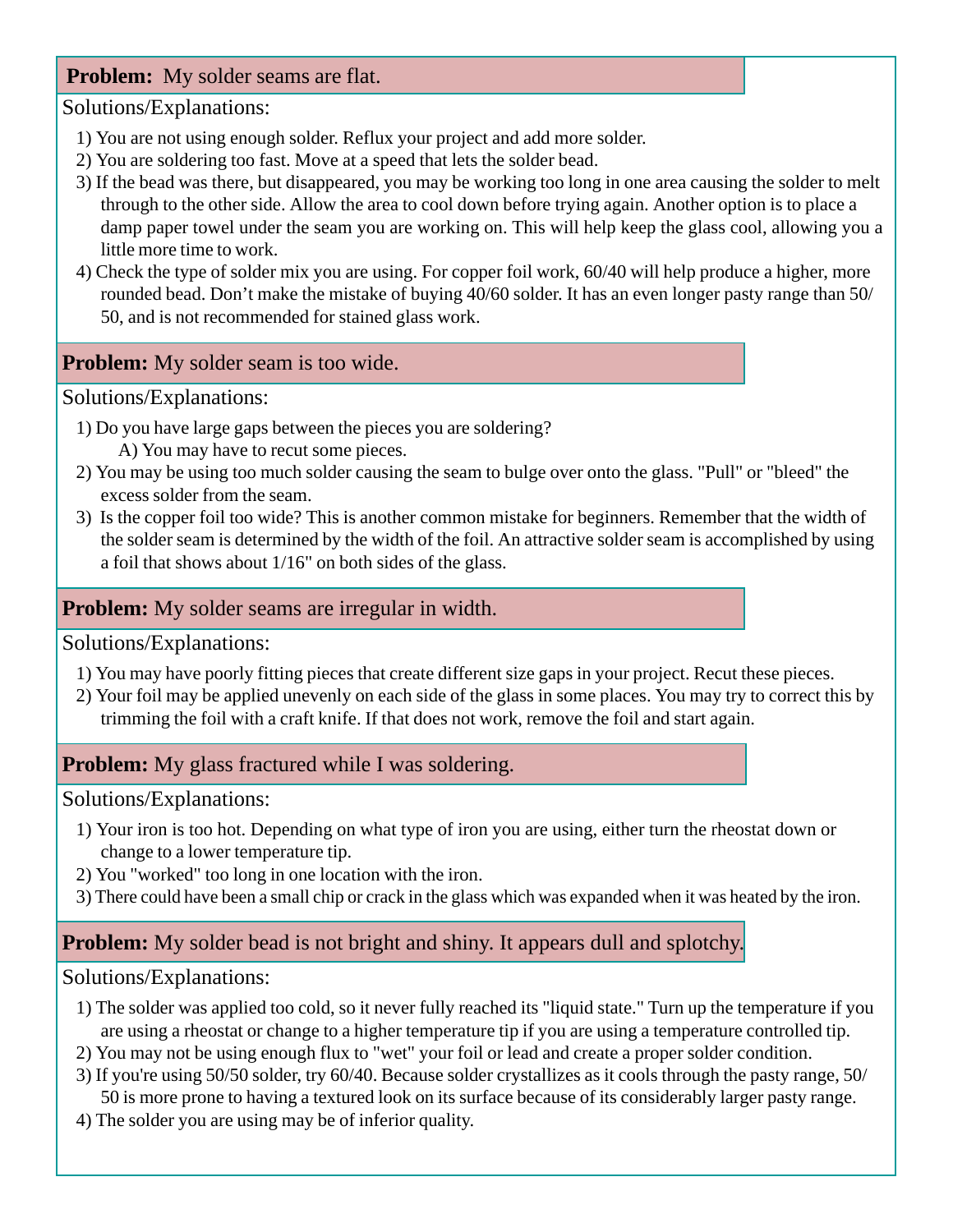#### **Problem:** My solder is "spitting" as I work. What's wrong?

#### Solutions/Explanations:

- 1) You are likely using too much flux. It is literally boiling when you apply the solder. Wipe some of the flux off with a paper towel and try soldering again. You may find areas that now need a little more flux, because you removed too much.
- 2) If the spitting only occurs on the back side of your project (or the second side you are soldering), the problem is still too much flux, but the cure is different. When you use too much flux on the front side of the project, the excess to flows through the panel, so the spitting isn't as bad as it could be. When you use too much flux on the back side of the project, it can't flow through to the front, because the front is already sealed. The obvious cure for this problem is to use less flux the next time. But what about now, when you already have too much and can't remove it from between the glass? The only good solution is to apply your solder, and allow the flux to boil up and out of the seam. (Keep your face as far away from the project as you can.) Once it stops spitting, you can remelt the solder and make it look as good as new.

#### **Problem:** I have gooey, glue residue along my solder seams that won't wash away.

Solutions/Explanations:

- 1) Adhesive from foil may be working up and out onto your glass. This can be caused by poor foiling or burnishing of the copper foil, which allowed flux to seep underneath the foil. To correct this use a cuticle stick or soft toothbrush to clean adhesive away.
- 2) Your iron is too hot, causing the adhesive on the back of the foil to melt and seep out onto the glass. Depending on what type of iron you are using, either turn the rheostat down or change to a lower temperature tip.
- 3) If you reworked a seam too often, it may have loosened the foil. Allow the seam to cool to the touch and gently press the foil back down to the glass.

#### **Problem:** Attached hooks and rings are pulling away from my project.

#### Solution/Explanations:

- 1) Hooks and rings should never be attached to just a foiled edge. Attach hooks/rings to vertical seams in the piece or at a juncture between a vertical seam and the perimeter.
- 2) If there is no vertical seam or intersection, then attach the ring/hook to a horizontal seam in the piece.

#### **Problem:** My solder has a white chalky growth on it. What did I do wrong?

#### Solution/Explanations:

- 1) All of the flux was not washed off of the project after it was soldered.
- 2)The project was not sealed with a finishing compound or wax, or it has worn off. Use 000 steel wool to remove the patina and any remaining wax. Clean the project thoroughly paying special attention to the corners and edges. Reapply the patina and wax.
- 3) The project has been exposed to the outside elements. Most waxes are intended for indoor use only. Others can be used outside, but must be reapplied regularly. Projects that will be exposed to the elements are better constructed using the lead came method.



**affordable products you can trust!** 

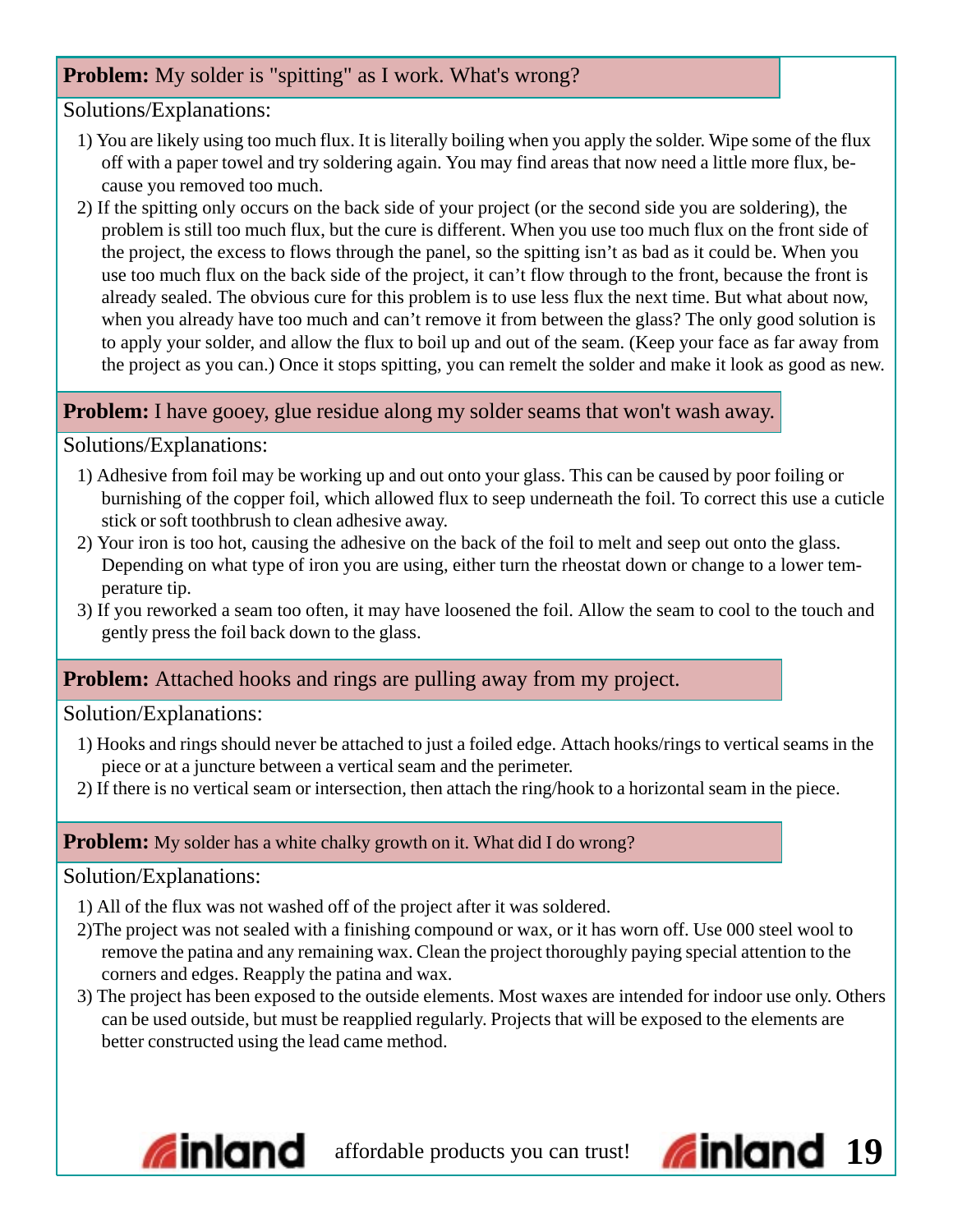# **Glossary of Soldering Terms**

#### **Antimony**

An element used in the production of some solders. It should be avoided for use in stained glass.

#### **Ceramic Heater**

A type of heating element comprised primarily of ceramic, noted as extremely fast heating and efficient.

#### **Chisel Tip**

A soldering iron tip shaped like a chisel tool. This is the most common shape used for soldering stained glass. Chisel tips are made in a variety of sizes, the most common being 1/8", 1/4" and 3/8".

#### **Heat Sink**

A device used to draw or absorb heat being generated by another source. For example, an object being soldered acts as a heat sink to the soldering iron.

#### **Decorative Soldering**

Any decorative effects created in solder. These effects are created with a soldering iron, usually with a very narrow tip. Special solder, like 63/37 or QuickSet, make it easier to create special effects because it has a "zero" pasty range.

#### **Eutectic Point**

An exact single temperature point at which an alloy goes from solidus to liquidus with no pasty range. For example, the eutectic point of lead and tin is  $361^{\circ}$  F. This point is obtained only by  $63/37$  tin/lead alloy.

#### **Flux**

A chemical agent used to remove compounds from the surface of metals during the soldering process. (See organic and inorganic flux.)

#### **Idle Temperature**

A very low temperature at which the iron is on, maintaining the capability of a more rapid heat up than if the iron was off or "cold". This is usually between 200<sup>o</sup>F and 300<sup>o</sup>F.

#### **Inorganic Flux**

A flux comprised of one or more inorganic salt such as zinc chloride or ammonium chloride. Inorganic fluxes are more corrosive and conductive than organic fluxes,. They are effective on all common metals.

#### **Leaded Solder**

A material used to join metals comprised of tin and lead.

#### **Liquidus**

The temperature at which a pure metal becomes completely molten or liquid.

#### **Mica**

A mineral based material used as a construction component in wire wound type heaters of soldering irons.

#### **Organic Flux**

Organic fluxes are not as corrosive as inorganic fluxes. They are often used when the surface of the glass may be effected by the flux, such as painted glass.